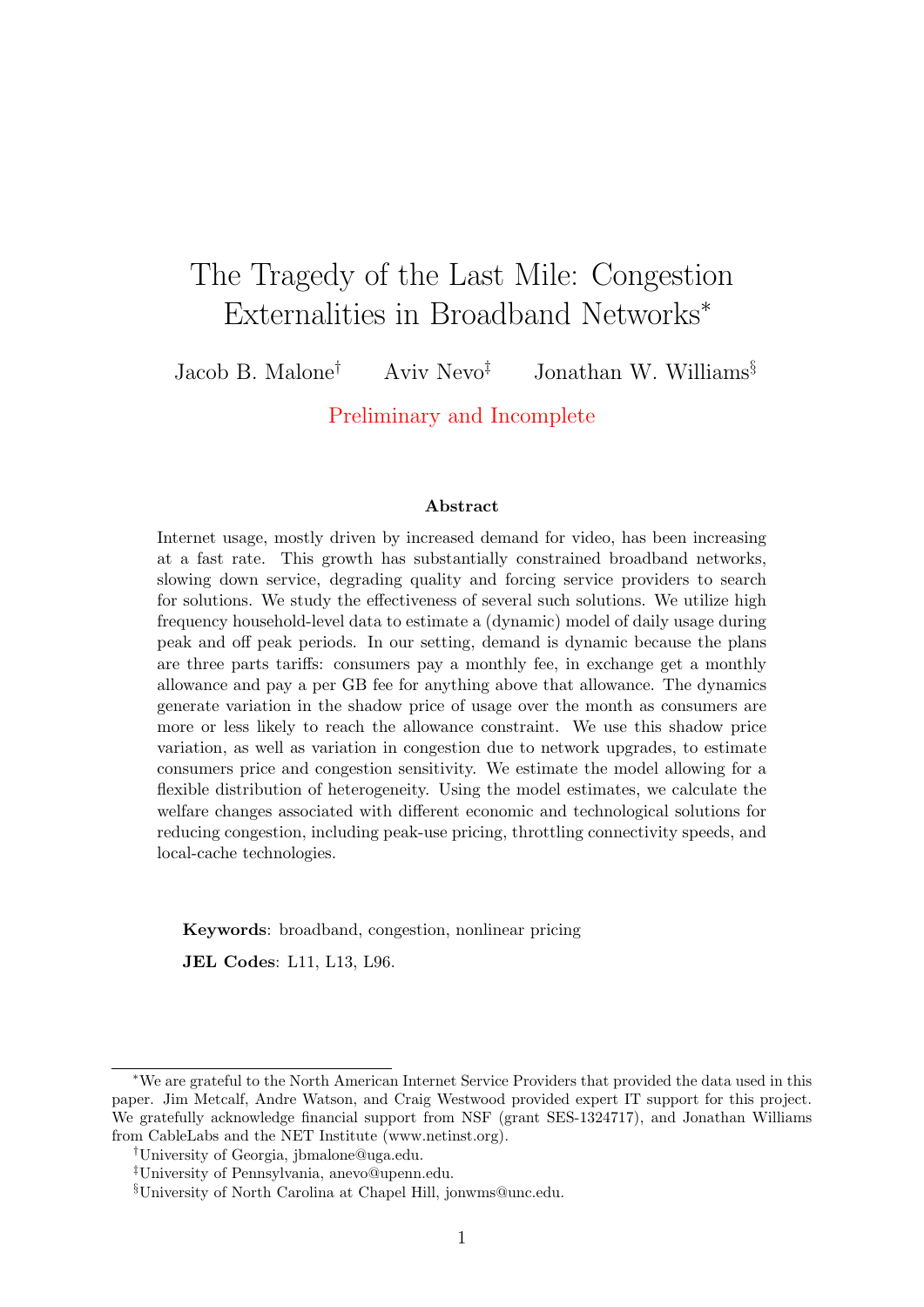## 1 Introduction

The use of the Internet and the demand for online content, especially over-the-top (OTTV) video, is soaring. Internet Service Providers (ISPs) are struggling to keep the network capacity in line with this demand. An industry estimate places private broadband investment around \$[1](#page-1-0).3 trillion between 1996 and 2013, or about \$75 billion per year.<sup>1</sup> Historically, broadband investment has been financed by private firms, but its importance is now leading some local governments to pursue municipal broadband and other public funding to support further investment and competition.

In this paper, we aim to understand the impact of congestion on consumer demand and to measure the effectiveness of several solutions to dealing with congestion. We estimate demand by using data on high frequency usage in a setting with three-parttariffs and variation in network congestion. Our results are of particular importance to any public policy debate that evaluates the value created by broadband investment.

At the heart of the paper is a unique data set made available by a North American ISP. These data include hourly observations of Internet usage and network conditions for roughly 45,000 subscribers from February 2015 through December 2015. At the daily level, we are able to uniquely map an account to a cable modem and active Internet plan. For each Internet plan, we observe the price, advertised speeds, usage allowance, and overage fees. All data tiers charge for data overages at the same per GB rate. The average subscriber in our data uses 2.3 gigabytes (GB) per day, pays \$58.89 for a 22 megabit per second (Mbps) downstream connection, and a 267 GB monthly usage allowance.

Congestion can happen in several places along the network. Our focus is congestion at the node, which is a network device that connects a group of subscribers to the rest of the operator's network. A node typically only provides a fixed amount of shared bandwidth to subscribers. Node congestion occurs when demand pushes or exceeds the node's limitations. To measure congestion we rely of two measures commonly used by the Federal Communications Commission (FCC): latency, which measure how long it takes requests to move across the Internet and packet loss, which is roughly, the percentage of requests that fail to make it to their destination.

A common way ISPs invest in the core network to improve capacity and lower congestion for a group of subscribers is by splitting nodes. A node is a common place for bottlenecks to occur and are what commonly demarcate local, "last mile" networks.

<span id="page-1-0"></span><sup>1</sup>See USTelecom's estimates at [http://www.ustelecom.org/broadband-industry-stats/](http://www.ustelecom.org/broadband-industry-stats/investment/historical-broadband-provider-capex) [investment/historical-broadband-provider-capex](http://www.ustelecom.org/broadband-industry-stats/investment/historical-broadband-provider-capex) and page 15 of the FCC's 2015 Broadband Progress Report found at [https://www.fcc.gov/reports-research/reports/](https://www.fcc.gov/reports-research/reports/broadband-progress-reports/2015-broadband-progress-report) [broadband-progress-reports/2015-broadband-progress-report](https://www.fcc.gov/reports-research/reports/broadband-progress-reports/2015-broadband-progress-report).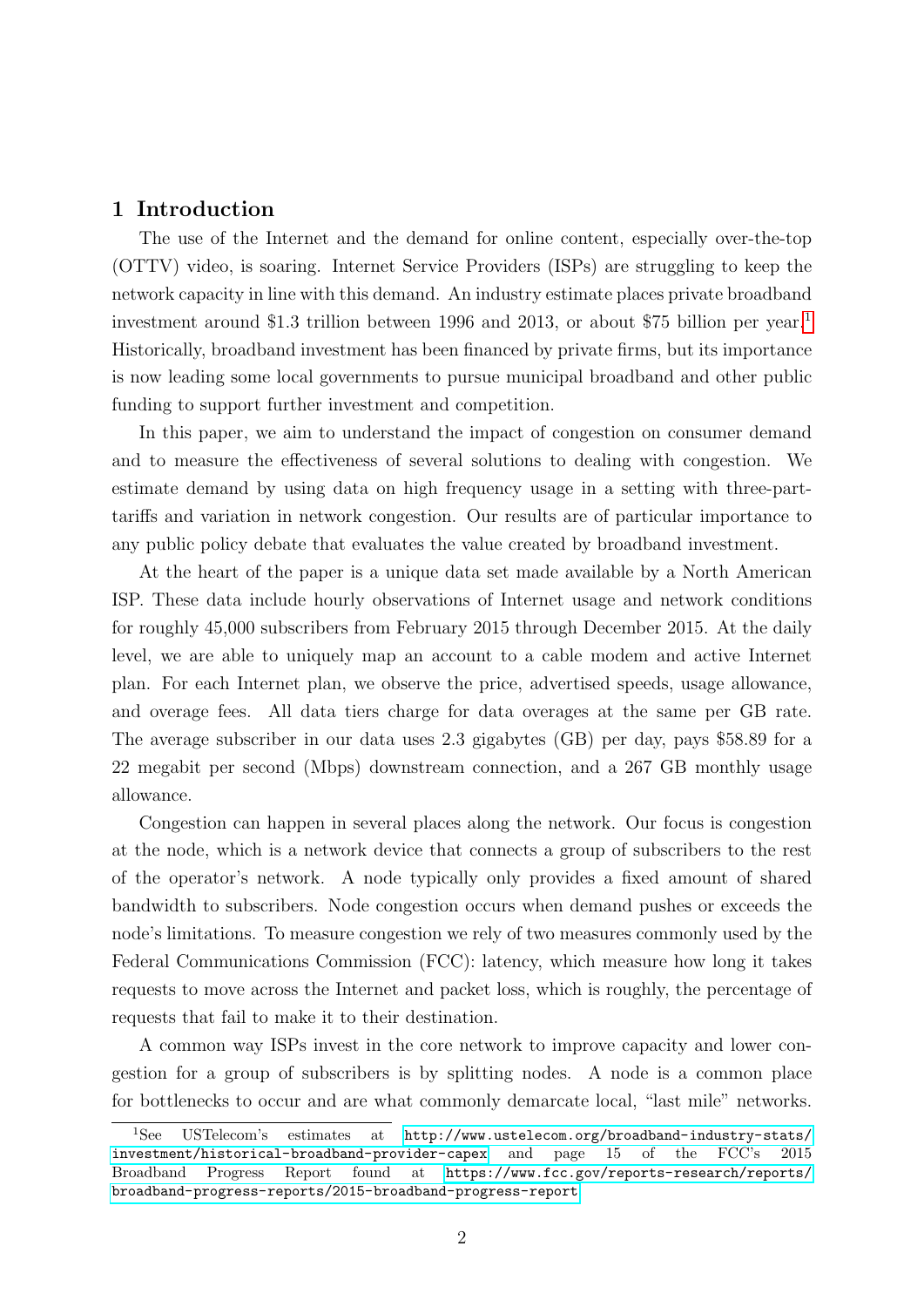When a node is split, its subscribers are distributed evenly across two new nodes, where network conditions should be improved. Many operators target nodes to be split once average utilization exceeds certain thresholds. We observe 5 node splits in our data and use these events to compare before-and-after congestion and subscriber usage. After a split, average daily usage increases by 7% and packet loss, our measure of congestion, drops by 27%. This suggests there is value to consumers from a less congested network.

Our model of subscriber Internet consumption builds on the framework of [Nevo et al.](#page-34-0) [\(2016\)](#page-34-0) with two notable differences First, we include network congestion and its impact on plan choice and consumption. Second, in our model consumers make bth peak and off-peak consumption decisions (and not just a daily consumption decision). Similarly, our estimation relies on variation in prices and speeds across plans and (shadow) price variation across the billing cycle that is created by usage-based pricing. We also utilize variation in a subscriber's observed packet loss to estimate the effect of congestion.

The price variation arising from usage-based pricing is a result of its three-part tariff structure: a subscriber pays a fixed fee each month, and if the associated usage allowance is exceeded, she is charged at a per GB rate thereafter. While overage fees are only assessed if a subscriber exceeds the usage allowance, a forward-looking subscriber understands today's consumption marginally increases the likelihood of exceeding the usage allowance before the end of the billing cycle – this is a function of how many days remain in the billing cycle and what fraction of the usage allowance has been used previously in the cycle. We incorporate these dynamics in our model similar to [Nevo et al.](#page-34-0) [\(2016\)](#page-34-0) by allowing consumers to make daily consumption decisions across a billing cycle.

We also use variation in network congestion to identify a subscriber's sensitivity to poor network states. Our hourly data contain packet loss, or the percentage of total packets requested that are either dropped or delayed, at the subscriber level, which we use to proxy for network congestion. As mentioned previously, packet loss is one statistic the FCC uses to benchmark network performance across ISPs.

We estimate this finite horizon, dynamic choice model by solving the dynamic problem once for a large number of types. The solution to these dynamic problems is then used to estimate the distribution of types over our sample by minimizing the error between observed and optimal behavior across types. In general, the estimated marginal and joint distributions illustrate the strength of the flexibility built into our estimation approach.

These demand estimates are used to measure the welfare implications of several ways proposed to reduce congestion.

This paper is most closely related to a literature that studies the demand of residential broadband. Recent examples are [Nevo et al.](#page-34-0) [\(2016\)](#page-34-0), [Malone et al.](#page-34-1) [\(2016\)](#page-34-1), and [Malone](#page-34-2)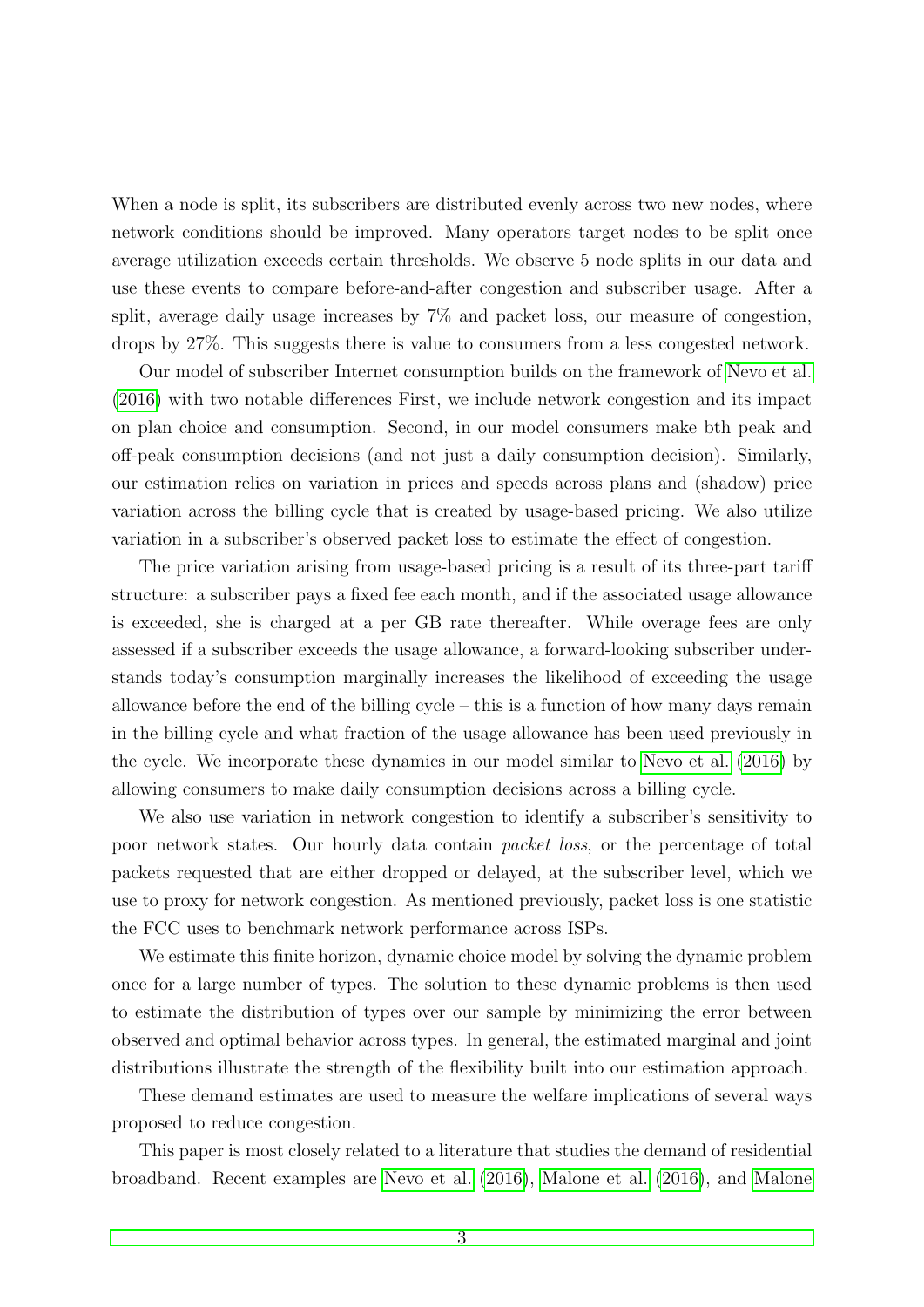[et al.](#page-34-2) [\(2014\)](#page-34-2) that use similar high-frequency data to study subscriber behavior. However, this literature dates back to the early 2000s with [Varian](#page-34-3) [\(2002\)](#page-34-3) and [Edell and Varaiya](#page-33-0) [\(2002\)](#page-33-0), who run experiments where consumers face different prices for varying allowances and speeds. [Goolsbee and Klenow](#page-34-4) [\(2006\)](#page-34-4) estimate the benefit to residential broadband; [Hitte and Tambe](#page-34-5) [\(2007\)](#page-34-5) show Internet usage increases by roughly 22 hours per month when broadband is introduced. Other related papers are [Lambrecht et al.](#page-34-6) [\(2007\)](#page-34-6), [Dutz](#page-33-1) [et al.](#page-33-1) [\(2009\)](#page-33-1), [Rosston et al.](#page-34-7) [\(2013\)](#page-34-7), and [Greenstein and McDevitt](#page-34-8) [\(2011\)](#page-34-8).

## 2 Data

The data for our analysis are a representative sample of 46,667 North American broadband subscribers. The metropolitan area where the subscribers are drawn from have demographic characteristics that are similar to the overall US population. Average income in the MSA is within 10% of the national average and the demographic composition is just slightly less diverse. Like many markets for residential broadband, our ISP competes with another ISP offering substantially slower services, particularly in more rural parts of the market. Therefore, we expect the insights from our analysis to have external validity in other North American markets. The data include hourly subscriber usage and details of network conditions for February  $1^{st}$  through December  $31^{st}$  of 2015, and are constructed from three primary sources. The first source is Internet Protocol Detail Records (IPDR), which report hourly counts of downstream and upstream bytes, packets passed, and packets dropped/delayed by each cable modem IPDR also record a cable modem's node, a device that connects a set of customers to the rest of the ISP's network. The second data source is average hourly utilization by node. The last data are billing records by customer, where service plan details (e.g., speed, usage allowance, and prices) are included. These data sets are linked by a consumer's account number. Using the account number to link the data sources, rather than a MAC address, permits tracking consumers across hardware changes within the sample.

In addition to the data we use for our main analysis, we also discuss statistics from complementary data, from another ISP for the same period, February–December 2015. This data is national in scope and includes information from a deep-packet inspection (DPI) platform, which provides insight into the types of traffic (OTTV, gaming, web browsing, etc) generated by each user. However, the operator has not implemented UBP and has an overbuilt network, both substantially limiting our ability to use it to infer demand. However, the high-level descriptive statistics of the composition of traffic are helpful in explaining the findings from our model, and in providing external validity as to the representativeness of the patterns observed in the our data used in the analysis.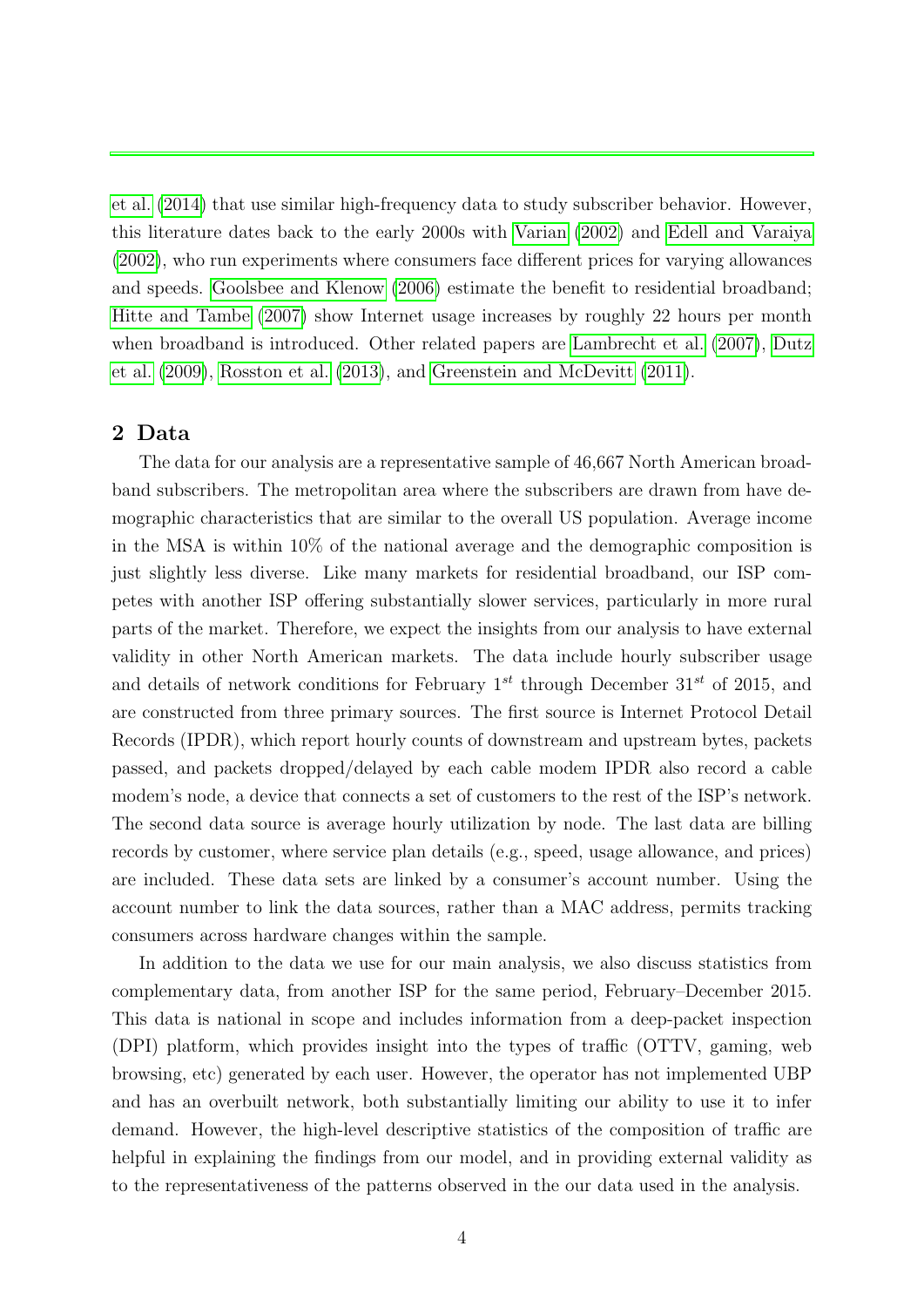<span id="page-4-0"></span>Figure 1: Internet Plan Features



Note: This figure represents the approximate relative relationship between monthly usage and price for the ISP's menu of plans. Since this ISP has implemented usage-based pricing, there is a set usage allowance for each plan and usage in excess of the allowance is billed. The box label that intersects each plan's line represents the approximate relative differences in speeds.

#### 2.1 Sample, Internet Plans, and Monthly Usage

Our panel of data includes a total of over 330 million *subscriber-day-hour* observations. For each observation, we observe downstream/upstream bytes and the total number of packets passed and dropped/delayed. At a daily frequency, we observe each consumer's plan and the mapping of consumers to nodes in the network.

The ISP sells Internet access via a menu of plans with more expensive plans including both faster access speeds and larger usage allowances. Overages are charged for usage in excess of the allowance. The approximate relationship between monthly usage (GB) and monthly price (\$) across plans is shown in Figure [1.](#page-4-0) The average subscriber pays \$58.89 per month for a 22 Mbps downstream connection with a 267 GB usage allowance. The maximum offered speeds and allowances are consistent with those offered in North America, but few consumers choose them (as we have observed in the data of other ISPs with similar offerings).

Consumers on more expensive Internet plans use more data on average. In Table [1,](#page-5-0) we present the distribution of daily daily usage for each of the plans, and the distribution of consumers across plans. Most notable is that over  $90\%$  of *subscriber-day* observations are from Tiers 1 and 2, as most subscribers find the larger allowances or (and) speed to not be worth the cost. The distribution of usage for more expensive plans stochastically dominate lesser tiers. Median (average) usage on the highest tier is over thirteen (six) times greater than the lowest tier, and the standard deviation is over three times greater.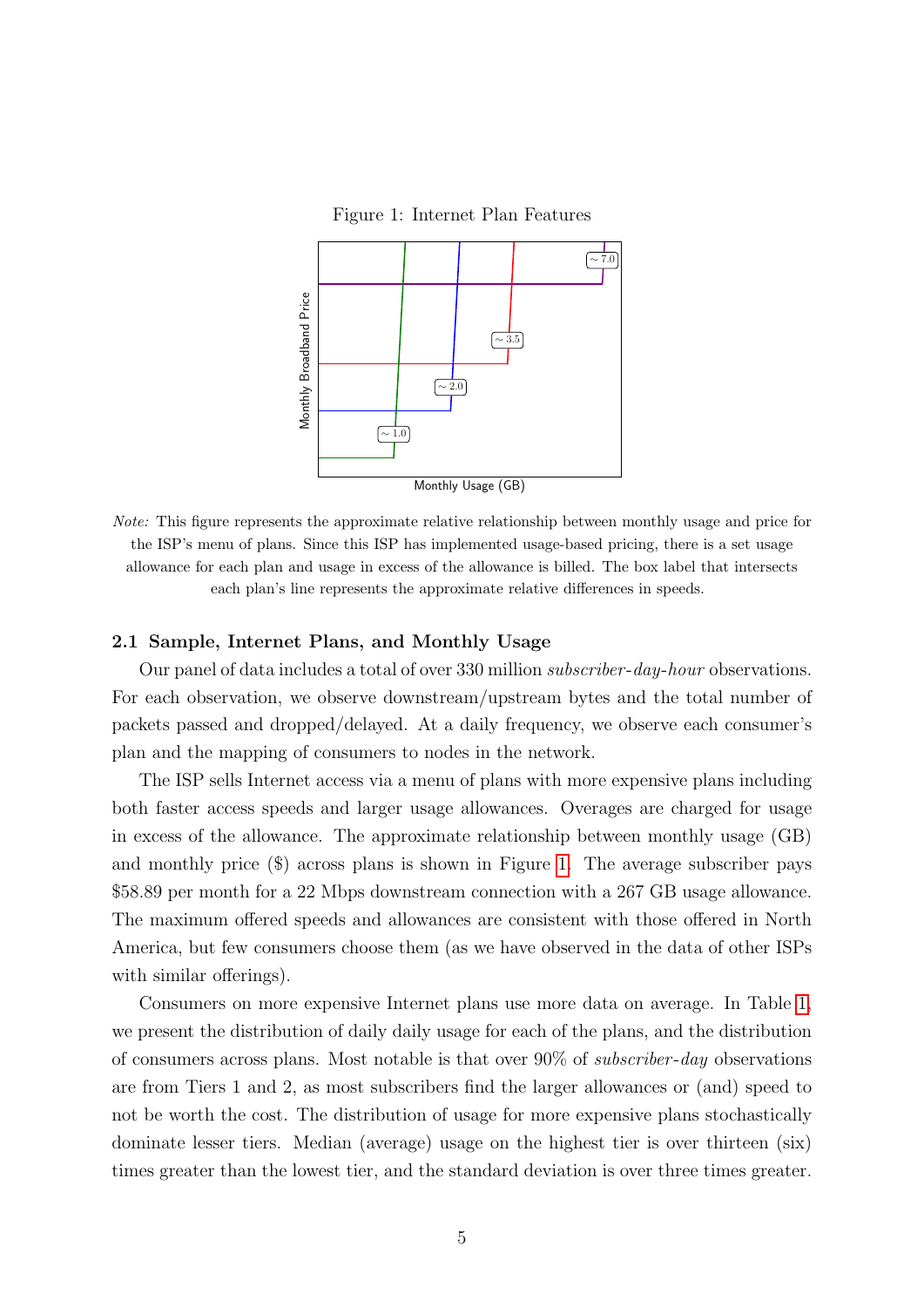|                 | Tier 1          | Tier 2    | Tier 3    | Tier 4  | All        |
|-----------------|-----------------|-----------|-----------|---------|------------|
| Mean            | $1.4\text{ GB}$ | 3.4 GB    | 5.4 GB    | 8.2 GB  | $2.3$ GB   |
| Std. Dev.       | 2.9             | 5.0       | 7.3       | 10.4    | 4.5        |
| $25^{th}$ %tile | 0.0             | 0.3       | 0.6       | 1.3     | 0.1        |
| Median          | 0.4             | 1.5       | 3.1       | 5.3     | 0.6        |
| $75^{th}$ %tile | 1.5             | 4.7       | 7.6       | 11.4    | 2.7        |
| $90^{th}$ %tile | 4.1             | 9.0       | 13.6      | 19.4    | 6.7        |
| $95^{th}$ %tile | 6.3             | 12.5      | 18.5      | 26.1    | 10.2       |
| $99^{th}$ %tile | 12.8            | 22.3      | 32.0      | 46.2    | 20.3       |
| N               | 8,539,830       | 2,910,234 | 1,117,680 | 320,085 | 12,887,829 |

<span id="page-5-0"></span>Table 1: Daily Usage Distributions by Internet Plan Tier

Thus, consumers with greater and more variable usage select more expensive plans, similar to the findings of Lambrecht and Seim (????).

Exceeding the usage allowance is fairly infrequent in our sample, as only about 2.5% of subscriber-month observations have usage in excess of the allowance. This rate of overages is notably lower than the approximately 10% rate reported in [Nevo et al.](#page-34-0) [\(2016\)](#page-34-0), and is largely due to the recent substantial increase in allowances. The distribution of the ratio of usage to the usage allowance at the subscriber -month unit of observation is presented in Figure [2\(](#page-6-0)a). Most individuals, particularly those on less-expensive plans use only a small amount of their allowance. However, there is considerable variability in usage from month to month. Figure [2\(](#page-6-0)b) provides a histogram of the maximum proportion of the monthly usage allowance used by each customer over the eleven month sample. Approximately 14% of customers exceed their usage allowance during the panel, and the average of this maximum usage is over 70%. Observing most consumers making marginal decisions during the panel is helpful for identification purposes.

## 2.2 Temporal Patterns in Usage

Temporal patterns in usage play a crucial role for understanding the potential for more efficient use of broadband networks. Figure [3](#page-6-1) presents statistics on how usage varies by time of day. Panel (a) of Figure [3](#page-6-1) displays average daily usage for each hour in both the upstream (e.g. uploading a file to icloud) and downstream (e.g. streaming movie from Netflix). The proportion of downstream traffic is approximately 90% at every hour of the day. This directional disparity is almost exclusively due to OTTV and web browsing being heavily asymmetric and constituting the majority of traffic at all hours. Usage

Note: This table reports daily usage statistics (of the *subscriber-day* usage distribution) for the four Internet service plans and entire sample.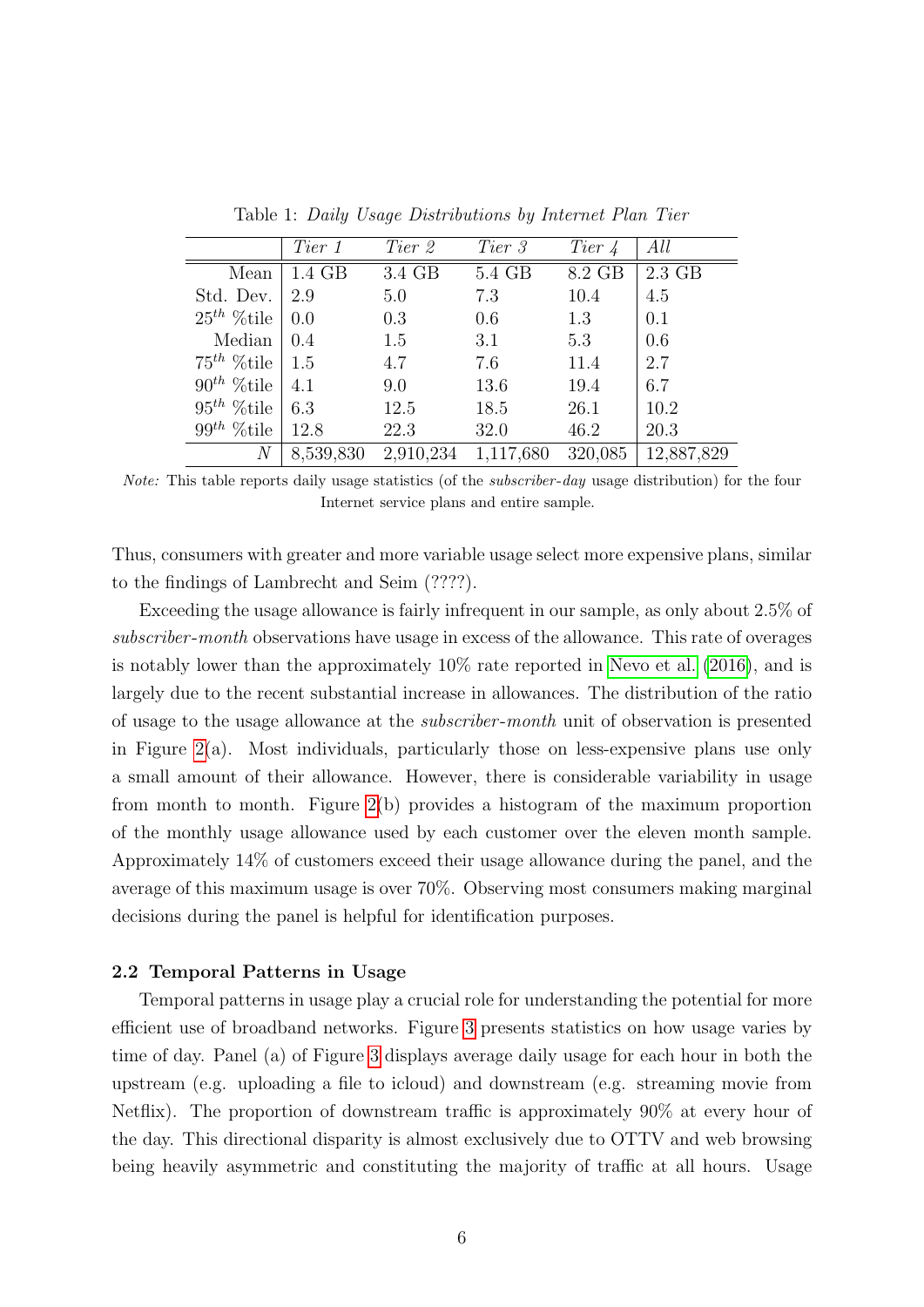

Figure 2: Distribution of Proportion of Allowance Used



<span id="page-6-1"></span><span id="page-6-0"></span>Figure 3: Temporal Usage Patterns



Note: This figure presents statistics on how usage is distributed throughout the day. In panel (a), daily usage in the This figure presents two figures related to how daily usage is proportionally distributed across the day. In panel (a), average hourly usage in gigabytes are reported for each hour aggregated across all subscribers. In panel (b), we report the proportion of overall usage during each hour across all users (series sums to 100%).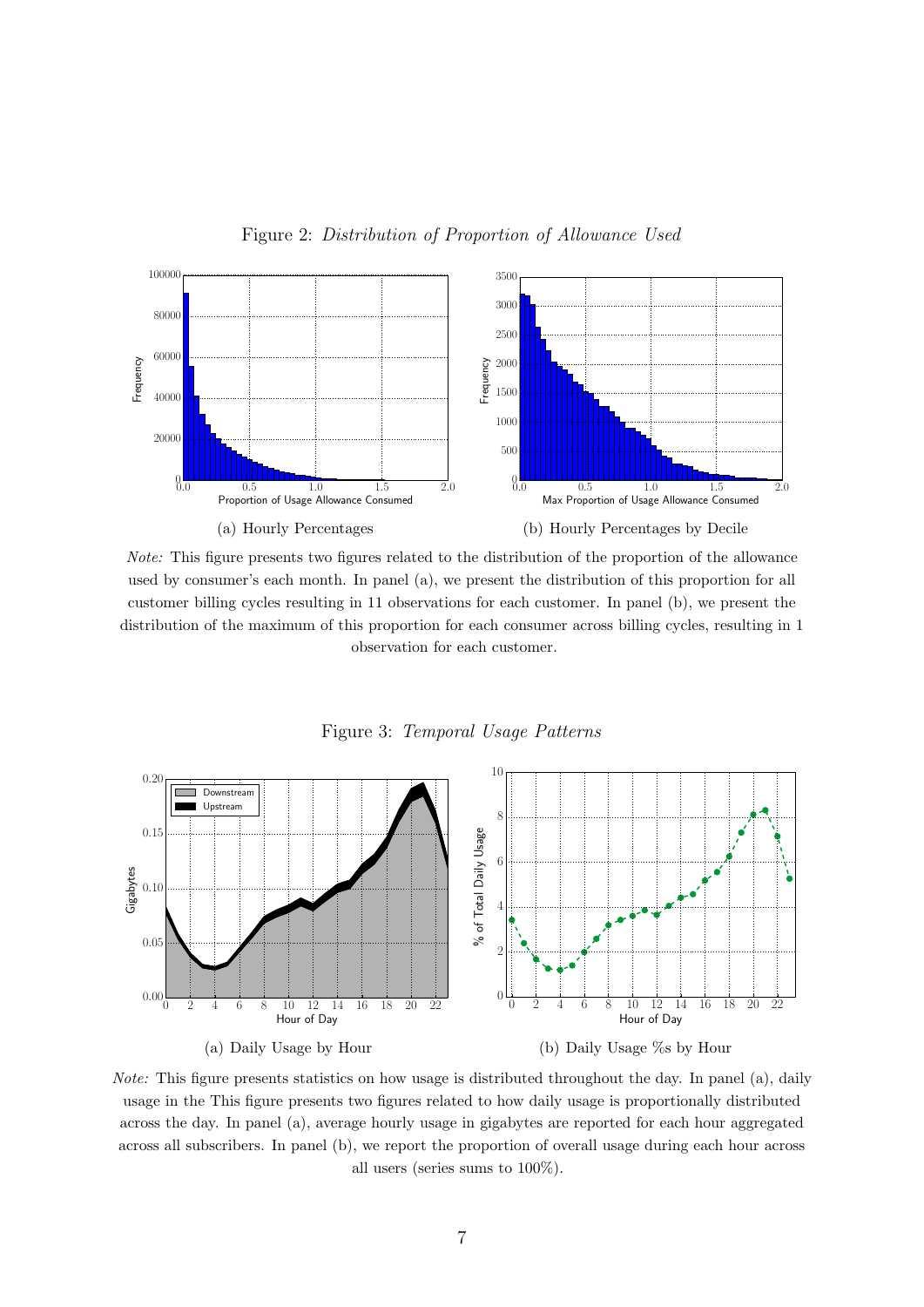<span id="page-7-0"></span>

Figure 4: Day-of-Week Variation in Temporal Usage

Note: This figure presents average daily usage in gigabytes for each day of the week.

follows a cyclical pattern of maximum usage around 9PM (0.2 GBs) and minimum usage around 4AM (0.03 GBs). This pattern is nearly identical to what is found in [Malone](#page-34-2) [et al.](#page-34-2) [\(2014\)](#page-34-2) with IPDR data from 2012. Throughout this analysis, we will refer to 12PM–12AM as peak hours, i.e. the 12 hours when the network is most highly utilized, and the rest of the day as off-peak hours. Approximately 70% of usage occurs during peak hours. Panel (b) of Figure [3](#page-6-1) presents the proportion of daily usage by each hour, showing that the peak hour (9PM) alone represents just over 8% of daily usage.

We find that these average temporal patterns do not differ substantially by the day of the week. Figure [4](#page-7-0) presents average usage by hour for each day of the week. There is a small intuitive difference between average usage on weekdays and weekends during off-peak hours. From 8am until roughly 3pm, usage is slightly higher during the weekends when individuals are more likely to be home and using the Internet. In our modeling and analysis, we ignore this small difference, because for our purposes the difference is small and occurs during off-peak hours, thereby having a minimal impact on network costs.

Perhaps most interestingly, we find that the pattern in daily usage does not consistently relate to the level of a consumer's overall usage, despite substantial heterogeneity in temporal patterns across consumers. To see this, we calculate the proportion of total usage for each consumer during each hour of the day over the entire panel. Figure  $5(a)$ presents the mean proportions for different deciles of users where consumers are assigned to deciles based on their total usage. The heaviest-usage consumers  $(10^{th}$  decile) have only a slightly flatter profile throughout the day, revealing a very weak correlation between the volume and timing of usage. Yet, the absence of a strong relationship between the volume and timing of usage hides substantial heterogeneity in the timing of usage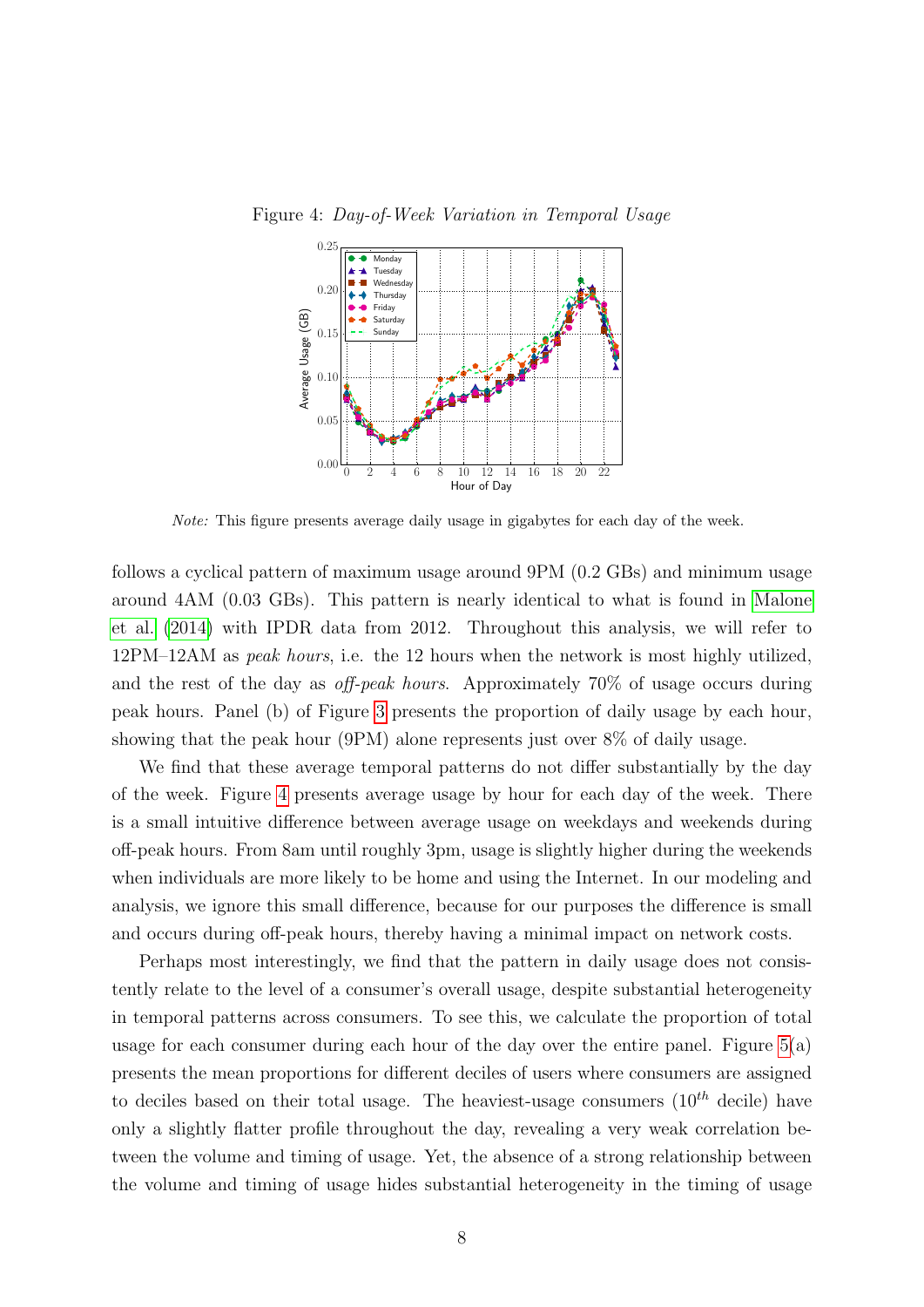

<span id="page-8-0"></span>Note: This figure presents two figures related to how temporal patterns in usage varies by consumer. In panel (a), we report hourly percentages for deciles 3, 5, 7, and 10, where the deciles are calculated using each consumer's total usage across the entire panel. That is, the  $10^{th}$  decile includes consumers in the top 10% of all consumers in terms of average monthly usage. Each series sums to 100%. In panel (b), we report variation in the temporal profile across all users. Specifically, for each user we calculate the proportion of their overall traffic used during each hour of the day. Panel (b) reports the heterogeneity in these proportions across consumers during each hour.

Figure 5: Statistics of Usage as a Percentage of Daily Total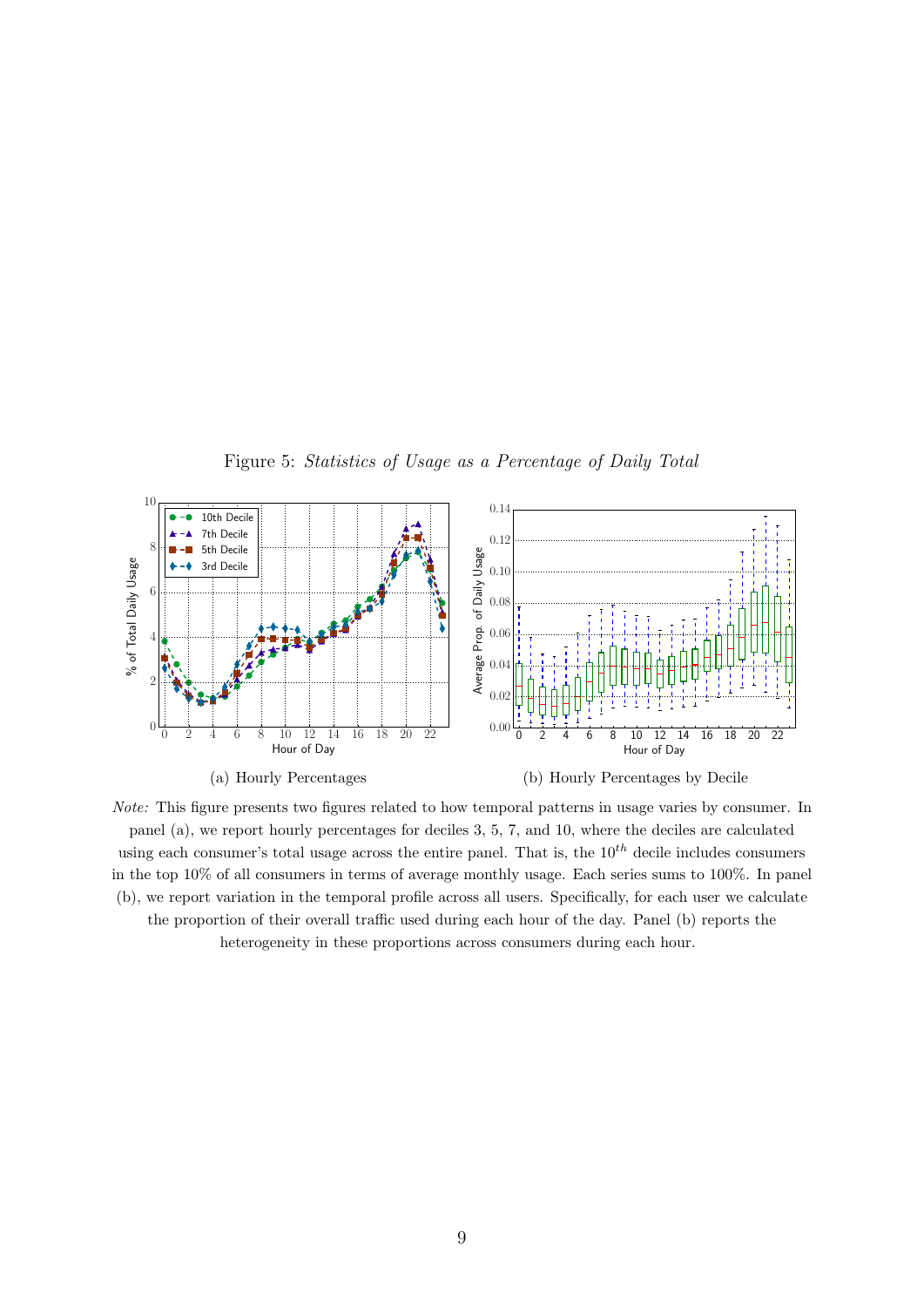across consumers within any given decile.

For each hour of the day, Figure [5\(](#page-8-0)b) presents the distribution across consumers of the proportion of usage during that hour. For example, during the 9PM hour 50% (95%) of people have average usage that is less than  $6.5\%$  (13.7%) of their average daily usage over our panel (line within the box represents median). The box and whiskers capture the interquartile range  $(25<sup>th</sup>$  and  $75<sup>th</sup>$ ) and the  $5<sup>th</sup>$  and  $95<sup>th</sup>$  quantiles, respectively. The dispersion at every hour is indicative of substantially different temporal usage patterns across consumers, albeit not correlated with the overall level of the consumer's usage. In Section [3](#page-18-0) we discuss how we account for this important source of heterogeneity in our model.

Together, Figures [3,](#page-6-1) [4,](#page-7-0) and [5](#page-8-0) show a strong and consistent pattern in usage across the day. This pattern suggets ISPs must invest enough in their network to meet demand or the network will become poor and unreliable. One unique feature of our data is we observe numerous periods of excess demand placed on the network that result in congestion. Additionally, we also observe the ISP make substantial investments to increase the capacity and improve the quality of their core network. The behavioral response of subscribers to variation in congestion is of primary interest to our analysis. We next discuss measures of congestion, and behavioral responses to congestion–mitigation efforts by the ISP.

#### 2.3 Network Congestion and Packet Loss

Network congestion occurs when subscriber demand exceeds some capacity constraint on the network. During congested periods, subscribers may find that websites fail to load or online video buffers multiple times. There are two ways to measure congestion in our data. One is through hourly average node utilization. The node being the primary bottleneck in the "last mile" of an ISP's network. The second being the hourly proportion of packets dropped/delayed, which we, and others, refer to as packet loss.

One advantage of hourly packet loss over node utilization is that packet loss is an individual measure instead of an aggregate one. Even when a node is highly utilized, some subscribers may have a normal experience over the hour. Packet loss occurs when data is undeliverable to a subscriber because current network delivery queues are full. Depending on if the data are dropped or delayed, the subscriber's computer may have to request the data again, further increasing the time of delivery. Packet loss is more likely to occur when nodes are highly utilized, which we observe in our data.<sup>[2](#page-9-0)</sup> We only observe node utilization at the hourly level, too, which may not be granular enough to

<span id="page-9-0"></span> $2$ The two measures, hourly utilization and packet loss, have a correlation coefficient equal to 0.164.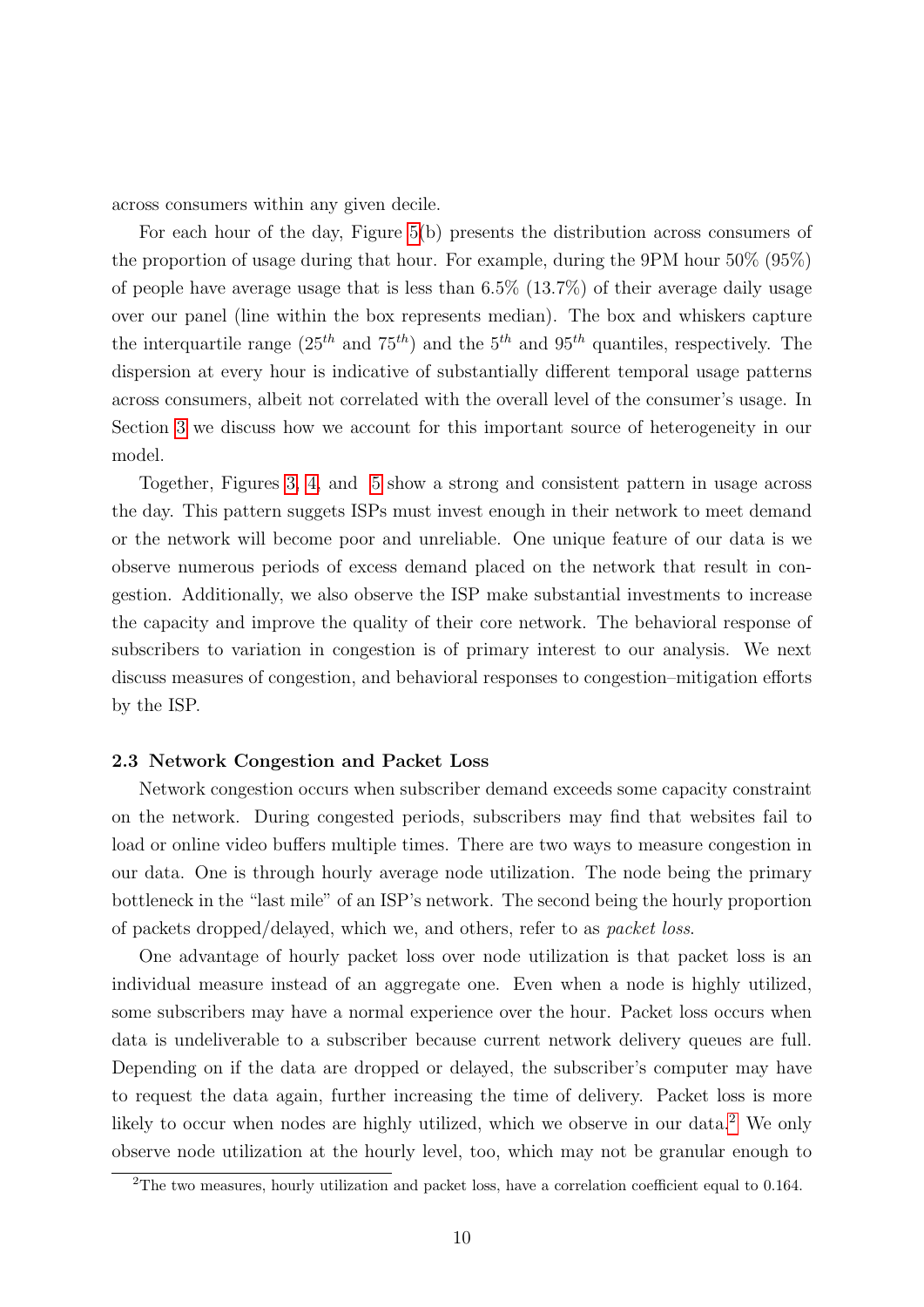Figure 6: Industry Statistics on Packet Loss from FCC's 2015 Report

<span id="page-10-0"></span>

Note: This Figure is a reproduction from the FCC's 2015 Measuring Broadband America Fixed Report (https://www.fcc.gov/reports-research/reports/measuring-broadband-america/measuring-broadbandamerica-2015), which we have modified to include statistics from our ISP's sample. From the FCC report, it is not clear exactly how their statistics are calculated, but our personal experience with SamKnows data suggests the statistics are the average of hourly packet loss percentages from a specific test conducted by the modem. We calculate the average for "our ISP" according to this methodology. If we aggregate to a daily level, the average is 0.9%.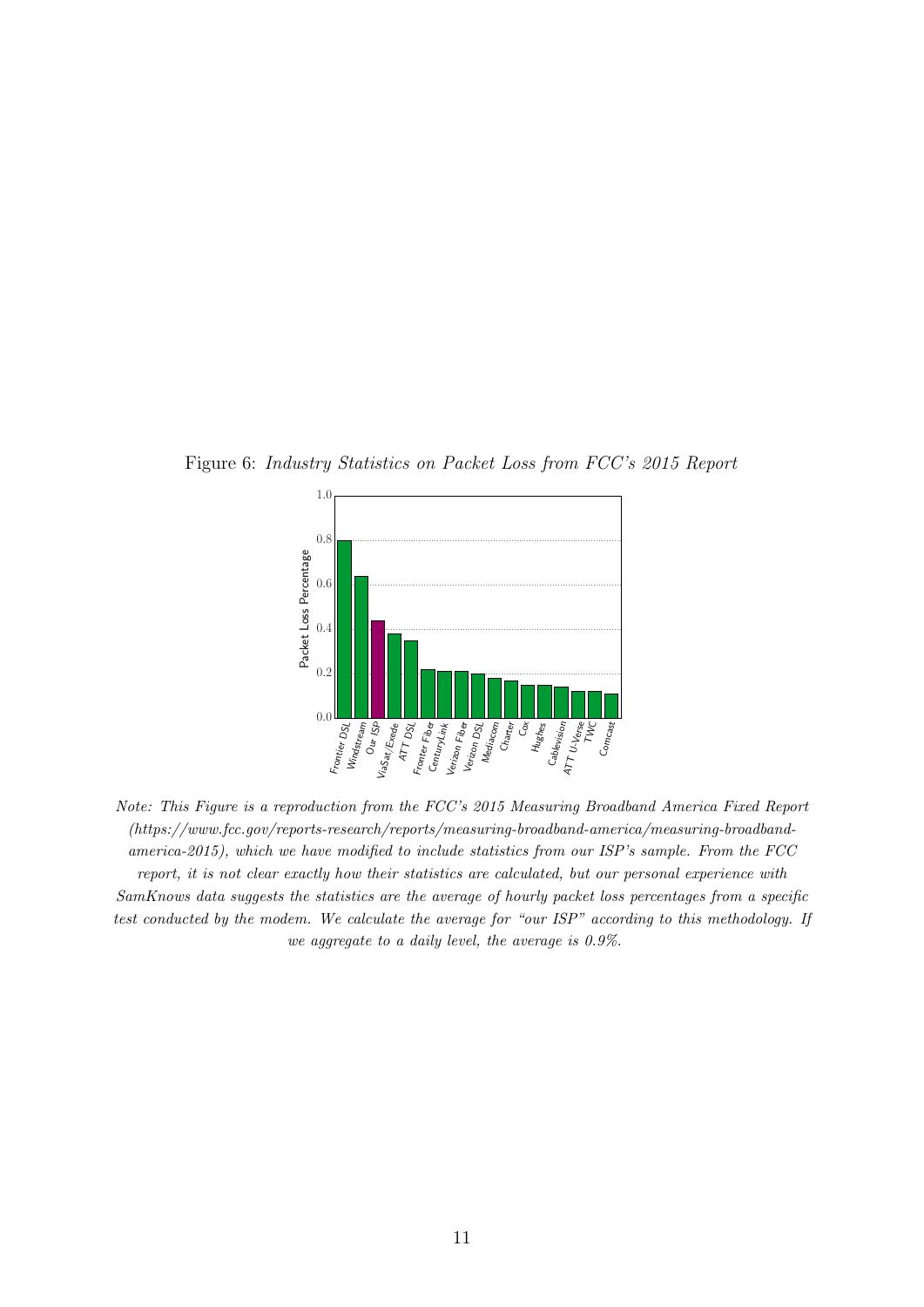accurately reflect a subscriber's experience within an hour. However, the performance of the network at the instant the subscriber sends and receives packets will be reflected in subscriber-specific hourly packet loss measures.

As part of the FCC's efforts to monitor the quality of broadband networks, it produces an annual report on the state of broadband networks titled "Measuring Broadband America Fixed Broadband Report". In the 2015 version, the FCC includes analysis of data from special (SamKnows) modems, which are distributed across numerous ISP networks. In addition to serving their normal function, these modems conduct hourly tests to measure the performance of the network. One of these tests seeks to measure packet loss by performing an FTP transfer to designated servers located throughout the US. Figure 8 of their report, which we have reproduced in Figure [6,](#page-10-0) presents statistics on packet loss from each ISP's network. While it is not clear how the values in their Figure 8 are calculated, our experience working with identical data suggests the reported statistics are average hourly packet loss, where the average is taken across subscribers and hours of the day. In our reproduction the FCC figure, we calculate the same statistic for our ISP. This particular measure of network performance would rate our ISP as the third worst across all types of networks in the FCC data (DSL, cable, fiber, and satellite). If you calculate the overall percentage of daily packets lost, rather than the average of hourly percentages, our ISP would be the worst at around 0.9% of all packets lost. By either defintion, our sample represents a great opportunity to study the importance of congestion in broadband networks.

We now provide a more detailed analysis of the measures of congestion we have in our sample. Most packets are passed during peak hours when usage is highest. This relationship follows from how requests are made online. Whenever a subscriber requests a website, a file to download, or a video to stream on the Internet, packets are sent between the subscriber's computer and the item's location. We also observe the highest frequency of dropped/delayed packets during peak hours in panel (b). The reasoning is twofold. First, there are more packets passed during these hours. Second, peak hours are when node utilization is highest.

At the subscriber level of observation, the distribution of hourly packet loss is highly skewed. For example, in panel (a) of Figure [7,](#page-12-0) average packet loss is around 1% at 9PM. However, from panel (b), we find over 85% experience less than 0.2% packet loss. Therefore, the majority of people experience little packet loss over the day, but in some cases, packet loss is very severe. The effects of packet loss on customer experience can be variable, too. For example, when watching a streaming video, 0.5% of packet loss may be acceptable for the video to finish. However, if someone is browsing a website,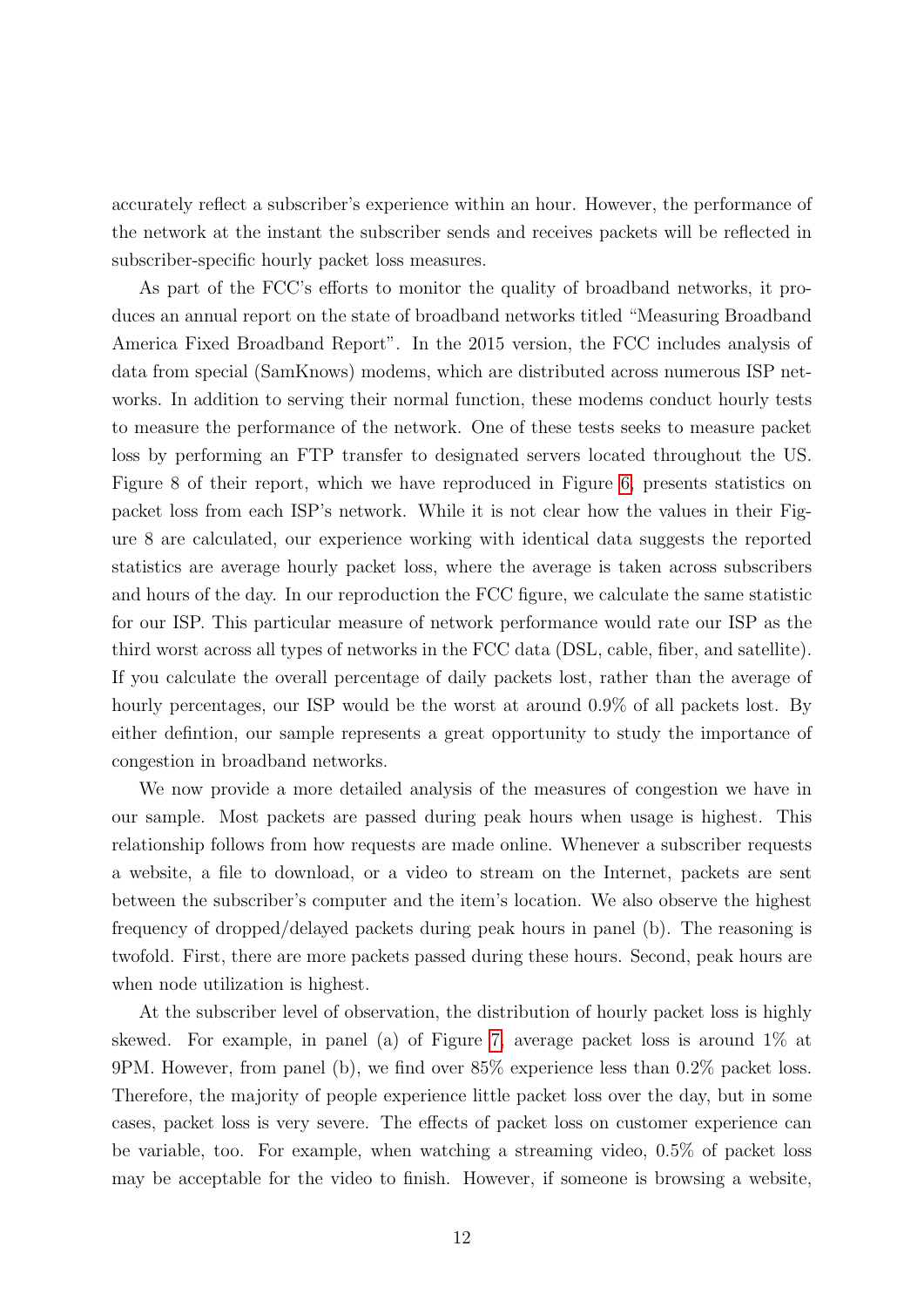<span id="page-12-0"></span>



Note: These figures report statistics of average hourly packet loss. For each subscriber in the sample, we average hourly packet loss across the panel to generate these figures. In panel (a), we report average hourly packet loss for all subscribers. In panel (b), reports the percentage of average packet loss that is over various thresholds. For each subscriber in the sample, we average hourly packet loss across the panel. The percentage of hourly observations over  $0.2\%$ ,  $0.4\%$ ,  $0.6\%$ ,  $0.8\%$ , and  $1\%$  are shown in the figure.

dropping a single packet could be the difference in a website failing to load correctly. This is important from a modeling standpoint, as we provide a flexible framework to estimate a rich distribution of tastes, which accounts for heterogeneity in the types of content the individual prefers to consume.

Panel (b) of Figure [7](#page-12-0) better captures the right-tail of the packet loss distribution. In this Figure, we present the the percentage of subscribers that are over various packet loss thresholds by hour. Notice in the early morning, when packet loss is lowest, about 3% of subscribers still experience about 1% packet loss on average, compared to the day's maximum of 10% during peak hours. Interestingly, after 8AM the percentage of subscribers exceeding each threshold remain fairly constant over the remainder of the day.

## 2.4 Evolution of Network Quality

Since our data span a ten-month window, we observe changes in the overall quality of the network that, given the correlation between node utilization and packet loss, would improve packet loss and the network state. In panel (a) of Figure [8,](#page-13-0) the weighted average of peak node utilization is plotted for each week in our panel. Not only is there variation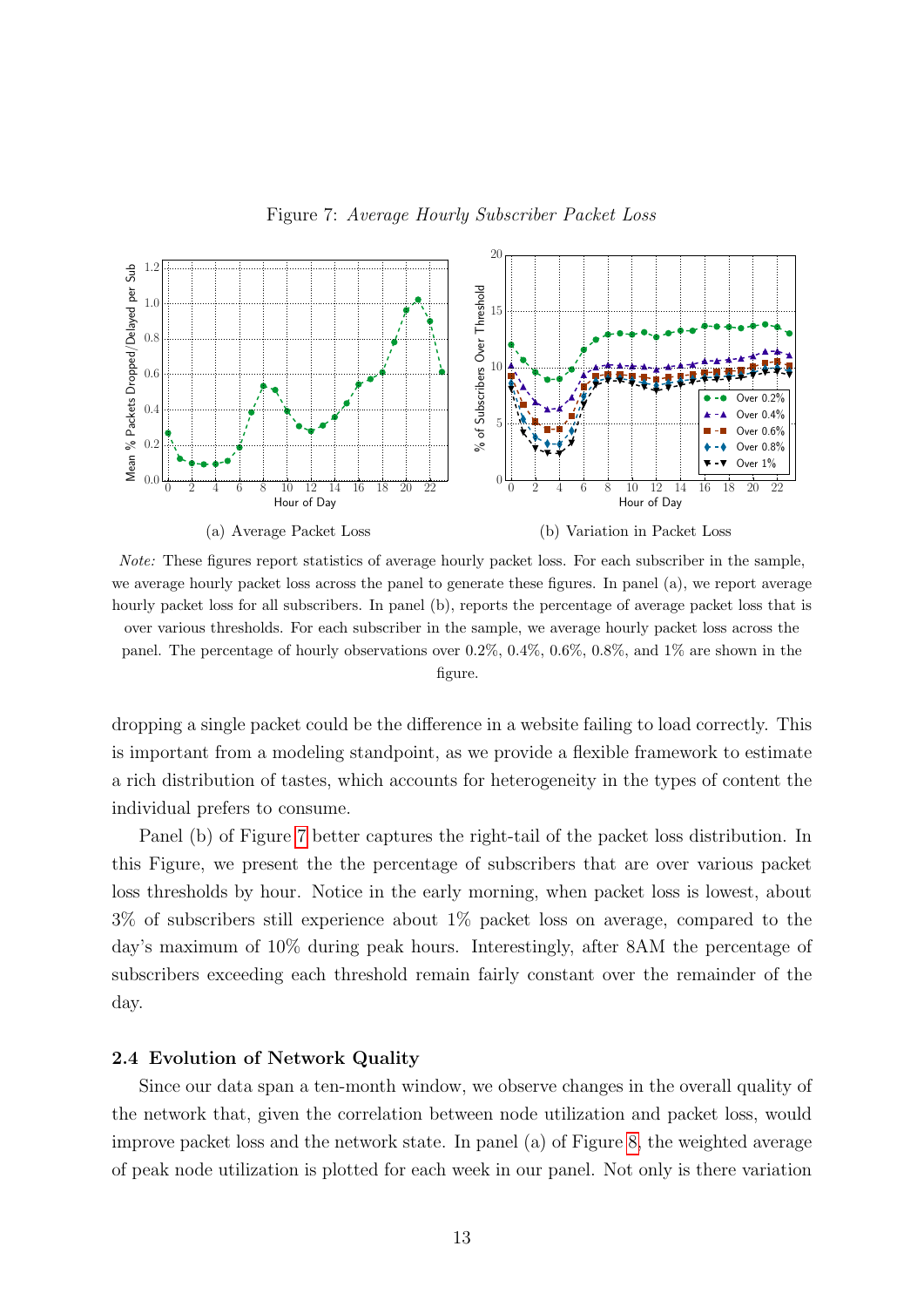<span id="page-13-0"></span>Figure 8: Weekly Node Utilization Statistics



Note: Figure presents the weekly variation in peak utilization of network nodes. The green box is the IQR in each week, the red line is the median, and the blue dashed lines extend to the 5th and 95th percentiles.

across the year, but there are distinct drops in May, September, and December where the ISP improved node capacity. These changes are also noticeable in how median peak utilization varies in panel (b). The dashed whiskers in panel (b) represent the 5th and 95th percentiles of peak usage, where even during these network events the variation within a week is unaffected.

One way an ISP can alleviate congestion on a node is to perform a node split. This is just one option available to an ISP – an ISP can use other hardware, software, and licensing methods to change the capacity of and bandwidth made available to a node. An example of a node split is for the operator to take a node and split its subscribers across two new nodes. When such a change is made, the network state for the affected subscribers should be improved since there are half as many subscribers using the same node. If subscriber behavior is responsive to such changes in network quality, we would expect an increase in usage. Note that the increase in usage could come from a change in the subscriber himself, or bandwidth adaptive applications becoming more responsive.

There are 5 distinct node splits in the data, whereby a group of subscribers is clearly split over two new nodes. Changes in network conditions are summarized in Table [2](#page-14-0) and subscriber usage in Table [3.](#page-14-1) We do see improvements in the average network state with decreases in both utilization and packet loss. Maximum hourly node utilization falls by 29% and maximum hourly packet loss falls by 39%. Over this same period, we find a 7.1% increase in daily usage. Peak usage increases by 10.5%, while off-peak usage decreases 1.3%. This suggests that there is some degree of unmet demand prior to the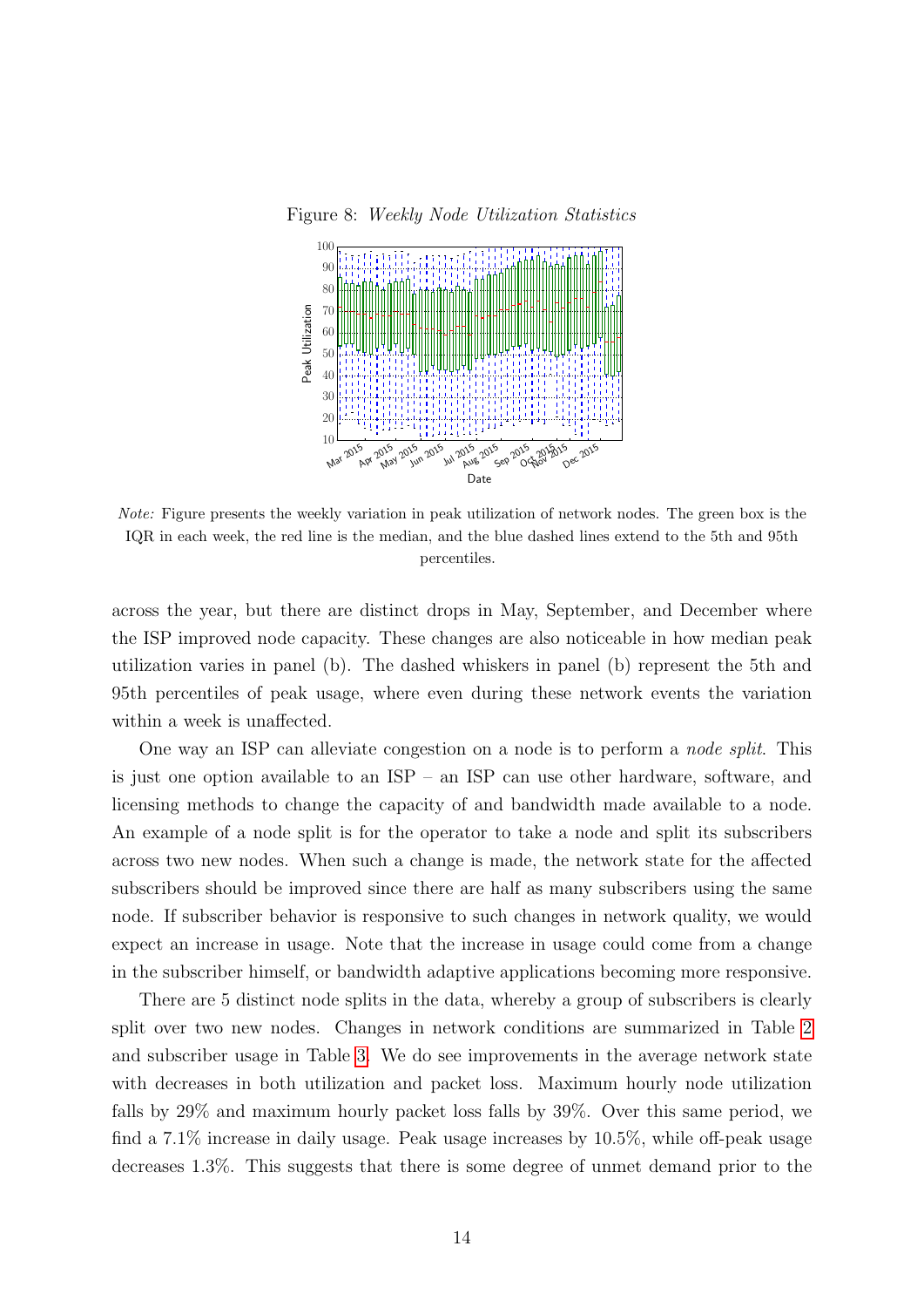Table 2: Changes in Node Utilization and Packet Loss After Node Split

<span id="page-14-0"></span>

|                                                                         | Before After Diff |        |         | % Change |
|-------------------------------------------------------------------------|-------------------|--------|---------|----------|
| Hourly Utilization $ 49\% $                                             |                   | - 34%  | $-15\%$ | $-31\%$  |
| Max Hourly Utilization $ 87\% $                                         |                   | $62\%$ | $-25\%$ | $-29\%$  |
| Hourly Packet Loss $\vert 0.11\% - 0.08\% - 0.03\% - 27\% \vert$        |                   |        |         |          |
| Max Hourly Packet Loss $\vert 1.0\% - 0.61\% - 0.39\% \vert 39\% \vert$ |                   |        |         |          |

Note: This table reports how the averages of node utilization and packet loss compare before and after the node split. 7 days of data is taken from before and after the node split date to calculate means. These averages are at the node level of observation and are weighted by the number of people on the node.

<span id="page-14-1"></span>

|  | Table 3: Changes in Daily Usage After Node Split |  |  |  |  |  |  |
|--|--------------------------------------------------|--|--|--|--|--|--|
|--|--------------------------------------------------|--|--|--|--|--|--|

|                                                                                           | $ Before$ After | Diff | $\%$ Change |
|-------------------------------------------------------------------------------------------|-----------------|------|-------------|
|                                                                                           |                 |      |             |
| Off-Peak Usage 0.75 GB 0.74 GB -0.01 GB -1.3%<br>Peak Usage 1.80 GB 1.99 GB 0.19 GB 10.5% |                 |      |             |
| Total Daily Usage   2.55 GB 2.73 GB 0.18 GB 7.1%                                          |                 |      |             |

Note: This table reports how subscriber behavior changed around a node split. 7 days of daily usage is taken from before and after the node split date to calculate means. This table summarizes usage for 2,627 subscribers over 5 node splits.

node split that is now able to be realized, and weak evidence of intra-day substitution to avoid congestion during peak hours.

In Table [4](#page-15-0) and Figure [9,](#page-15-1) packet loss is split into seven bins that are used to study how persistent packet loss is day-to-day; the values in the heat map are the same as in the table. From these transition probabilities, there are a couple of notable takeaways. First, if a subscriber's peak packet loss is poor one day, there is a high probability it will be better the next day. Second, if a subscriber does end up in the worst packet loss state, they are most likely to be in a poor state the next day. Third, the vast majority of subscribers experience low packet loss and will experience low packet loss tomorrow.

For the model, we use the transition matrix in Table [4](#page-15-0) to estimate the frequencies of transition between packet loss, or network congestion, states. Below in the model discussion, this will be  $G_{\psi}$ . This matrix will be used to solve the model. For the estimation procedure, all we need are day-hour observations of daily consumption and the observed peak packet loss state for each account in the sample.

## 2.5 Composition of Usage and External Validity

The data discussed above, and used for our analysis, does not provide insight into the types of online activities for different types of users, only the volume and timing.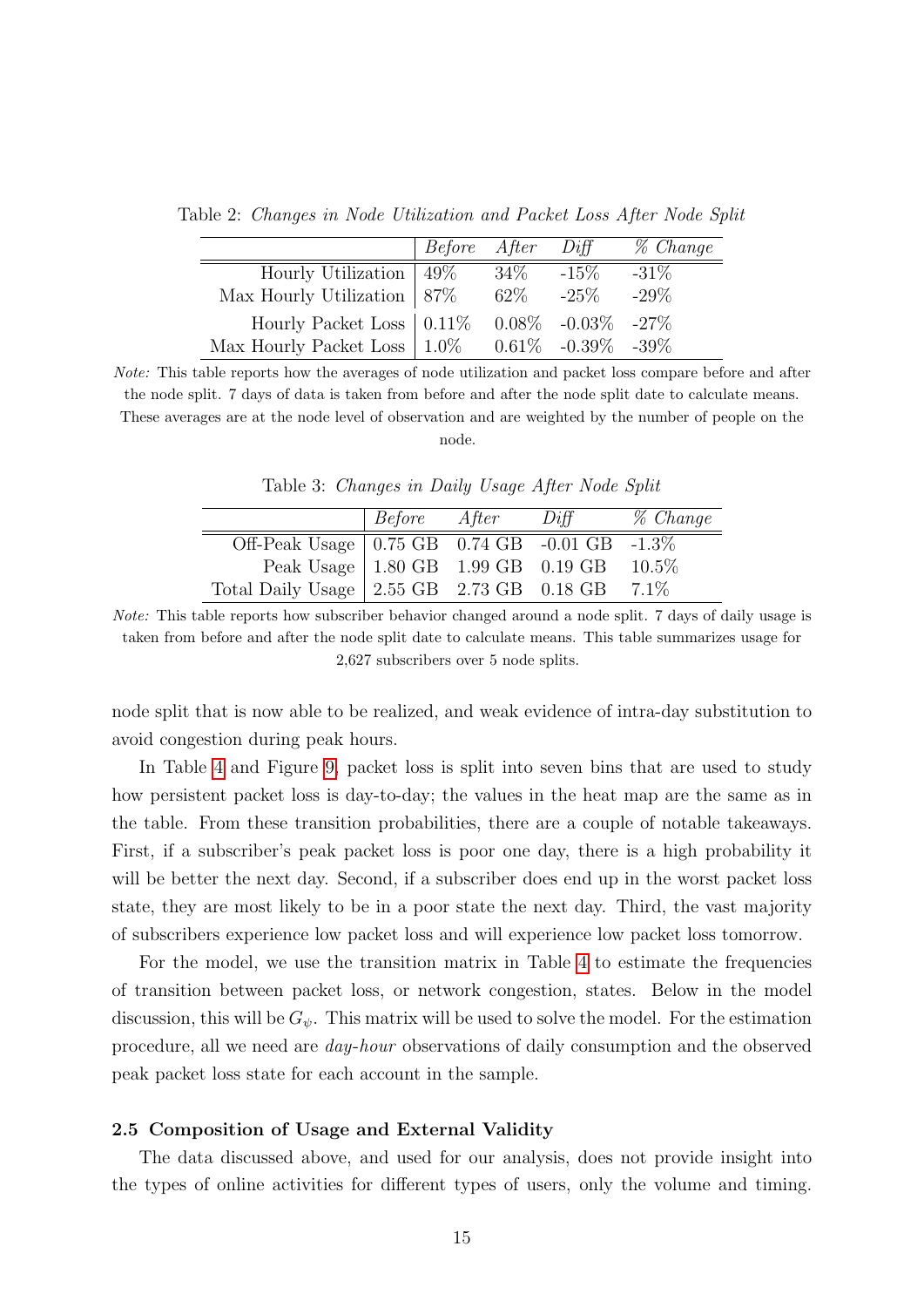

<span id="page-15-1"></span>

Note:

<span id="page-15-0"></span>

|  | Table 4: Transition Matrix of Peak Packet Loss |  |  |  |  |
|--|------------------------------------------------|--|--|--|--|
|--|------------------------------------------------|--|--|--|--|

|               | <b>Next State</b> |             |             |             |                        |       |        |
|---------------|-------------------|-------------|-------------|-------------|------------------------|-------|--------|
| Initial State | $0 - 0.2$         | $0.2 - 0.4$ | $0.4 - 0.6$ | $0.6 - 0.8$ | $0.8 - 1 \quad 1 - 10$ |       | 10–100 |
| $0 - 0.2$     | 0.984             | 0.002       | 0.001       | 0.001       | 0.001                  | 0.006 | 0.004  |
| $0.2 - 0.4$   | 0.662             | 0.086       | 0.044       | 0.027       | 0.021                  | 0.124 | 0.037  |
| $0.4 - 0.6$   | 0.570             | 0.074       | 0.055       | 0.037       | 0.027                  | 0.186 | 0.051  |
| $0.6 - 0.8$   | 0.526             | 0.041       | 0.031       | 0.062       | 0.039                  | 0.235 | 0.066  |
| $0.8 - 1$     | 0.511             | 0.032       | 0.026       | 0.042       | 0.059                  | 0.244 | 0.087  |
| $1 - 10$      | 0.316             | 0.023       | 0.020       | 0.029       | 0.029                  | 0.364 | 0.218  |
| $10 - 100$    | 0.122             | 0.004       | 0.003       | 0.005       | 0.005                  | 0.119 | 0.741  |

Note: This table reports probabilities of peak hour-day packet loss transitions at the subscriber level of observation. Each bin is of the form  $(x\%, y\%)$  and represent a range of packet loss. The first bin includes 0% packet loss, too.

<span id="page-15-2"></span>Table 5: DPI Application Groupings

|                 |                                             | % of      |
|-----------------|---------------------------------------------|-----------|
| Groups          | Description (Examples)                      | All Usage |
| Administration  | System administrative tasks (STUN, ICMP)    | 1.19      |
| Backup          | Online storage (Dropbox, SkyDrive)          | 0.58      |
| <b>Browsing</b> | General web browsing (HTTP, Facebook)       | 26.70     |
| <b>CDN</b>      | Content delivery networks (Akamai, Level3)  | 2.95      |
| Gaming          | Online gaming (Xbox Live, Clash of Clans)   | 3.06      |
| Music           | Streaming music services (Spotify, Pandora) | 3.40      |
| Sharing         | File sharing protocols (BitTorrent, FTP)    | 0.20      |
| Streaming       | Generic media streams (RTMP, Plex)          | 6.26      |
| Tunneling       | Security and remote access (SSH, ESP)       | 0.07      |
| Video           | Video streaming services (Netflix, YouTube) | 55.47     |
| Other           | Anything not included in above groups       | 0.13      |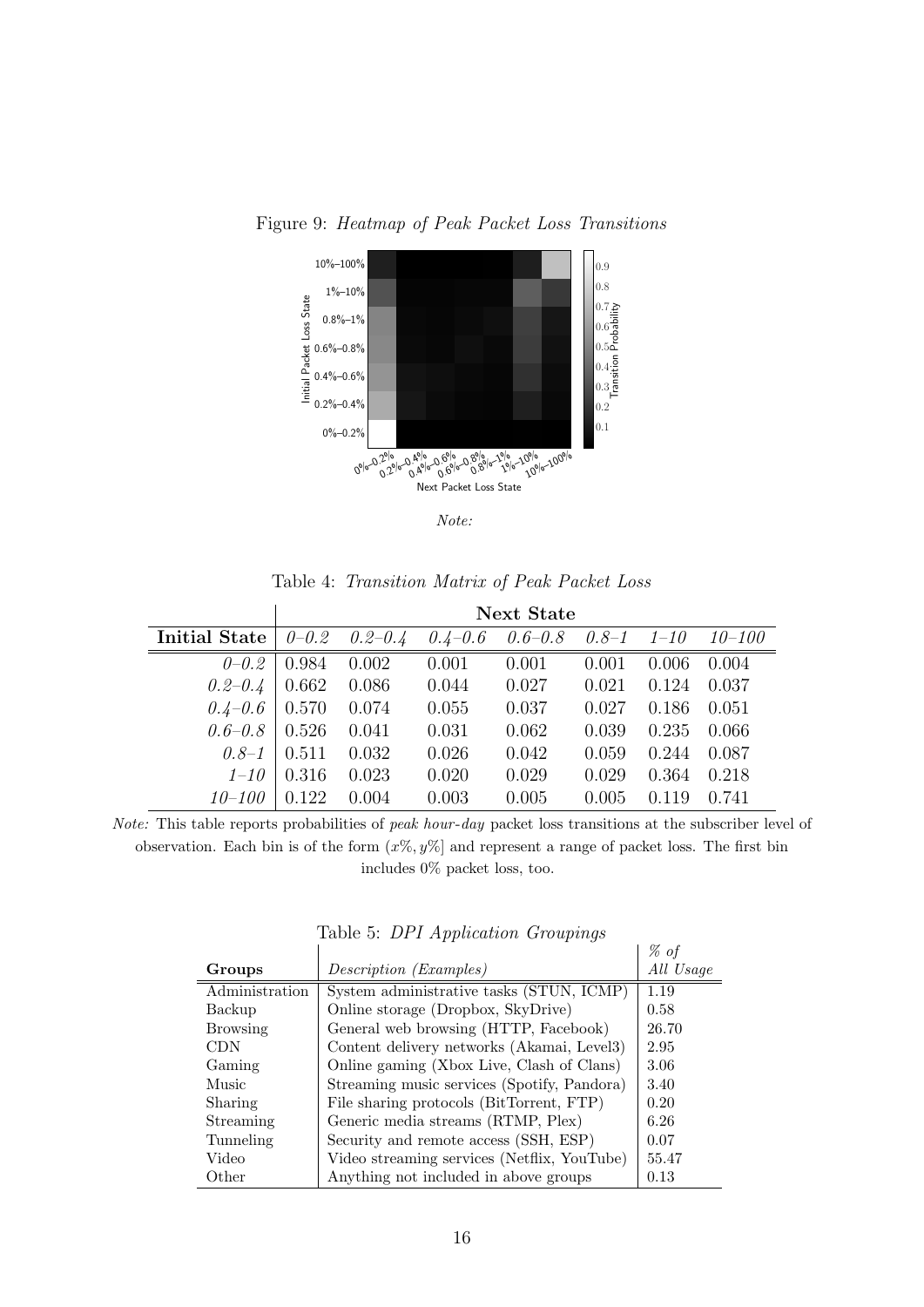

Figure 10: Data: Monthly Usage by Quantile and Traffic Type



<span id="page-16-0"></span>

Note: This figure presents two figures related to how daily usage is proportionally distributed across the day. In panel (a), we report the average proportion by hour for certain deciles of users where the deciles are based on total usage (e.g., the tenth decile is the top 10% of consumers). In pane (b), we report the distribution across all consumers of these proportions at each hour.

We now provide descriptive statistics on the composition of usage from a another ISP's network. The data is from over 500,000 customers and national in scope, and from the same period, February – December 2015. We do not use this data in our analysis, only to demonstrate the patterns in the data used for the analysis, particularly temporal ones, are representative, and to provide further insight into usage patterns and rationalize some of the predictions from our model estimates.

Table [5](#page-15-2) presents the way we group traffic from the DPI platform, and reports the overall percentage of usage for each of the categories. We find that video, music, and streaming collectively account for over 65% of overall traffic, while browsing represents nearly 27%. Perhaps surprisingly, since they previously represented important sources of growth in Internet traffic, combined gaming and sharing represent less than 4% of traffic, while all other sources represent a negligible share. Thus, for the remaining descriptive statistics below we use only four categories: browsing, video, music/streaming, and other.

Figure [10\(](#page-16-0)a) presents the composition of total usage for each quantile of user, where the quantiles are defined based on average monthly usage over the sample. For example, the user with the median average-monthly usage has traffic that is approximately 42% video, 28% browsing, 10% music/streaming, and the remaining 10% of traffic from all other sources. Interestingly, there is a nearly monotonically increasing pattern between the proportion of video and a consumer's overall usage. For high-usage consumers, the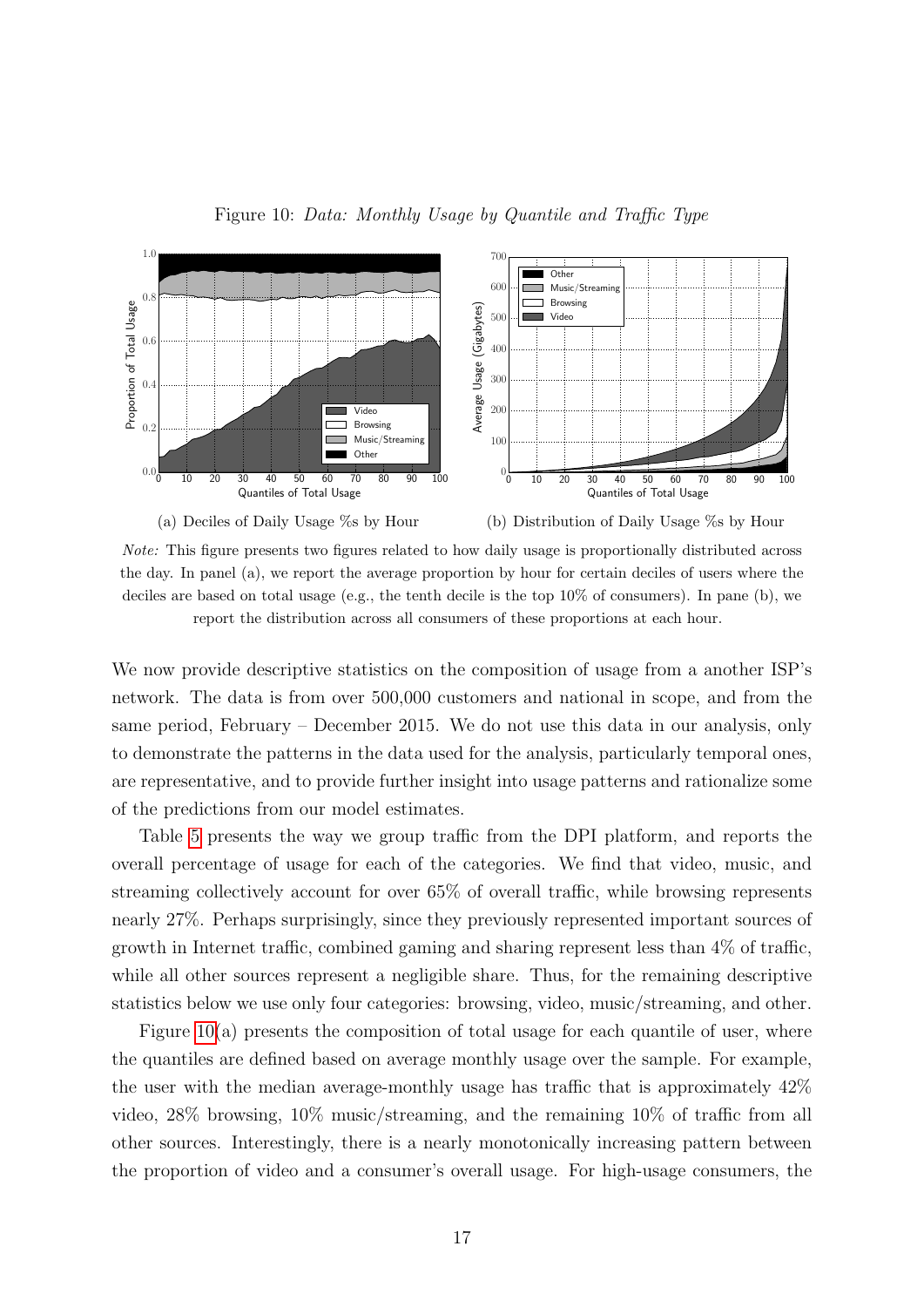Figure 11: Data: Hourly Usage by Group



<span id="page-17-0"></span>

Note: This figure presents two figures related to how daily usage is proportionally distributed across the day. In panel (a), we report the average proportion by hour for certain deciles of users where the deciles are based on total usage (e.g., the tenth decile is the top 10% of consumers). In pane (b), we report the distribution across all consumers of these proportions at each hour.

greater proportion of video is associated with a lesser proportion of browsing, other proportions remain largely unchanged. Figure [10\(](#page-16-0)b) presents the overall level of usage for each of the quantiles, again broken down by traffic type. The median usage is around 45 GBs, corresponding to about 19 GBs of video each month, or roughly 10 full-length movies. For the  $99<sup>th</sup>$  percentile user, monthly usage averages over 700 GBs, corresponding to nearly 400 GBs of video, or roughly 200 full-length movies.

Figure [11\(](#page-17-0)a) and [11\(](#page-17-0)b) present average usage by hour and traffic type, and the proportion that each traffic type accounts for at each hour, respectively. The overall temporal pattern in average usage is nearly identical to the pattern from the data above that is used for our analysis. Video is the most peak-intensive activity, which is not surprising given that most OTTV services require the user to download the movie at the same time as viewing it.

These statistics provide a strong source of external validity for the data for our analysis, in terms of its representativeness of US broadband usage patterns. Peak usage is only slightly higher in the DPI data, which is consistent with unlimited usage allowances and a less-congested network. Additionally, despite the astounding magnitude of the usage by some consumers, the patterns in the DPI data present an opportunity of sorts for simple economic and technological solutions to congested networks. The vast proportion of traffic for the highest-usage consumers is comprised of video, which is a passive activity.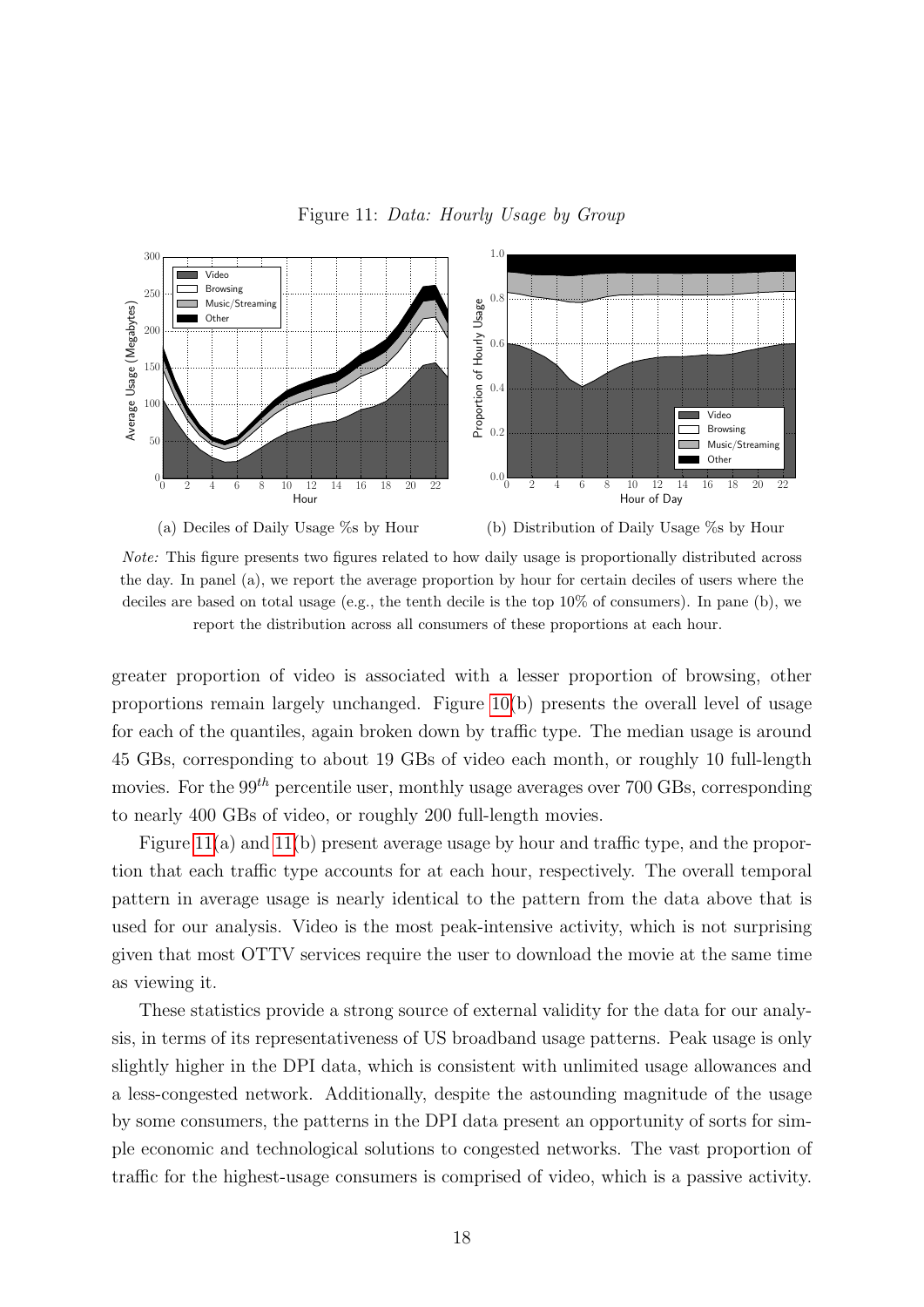Specifically, other than live TV which represents a tiny share of OTTV service traffic, video content need not be downloaded at the same time that it is consumed. Thus, technological and economic solutions to assist in moving video downloads to off-peak hours may introduce efficiencies and improved welfare. Exploring these solutions will be the focus of our counterfactual exercises.

## <span id="page-18-0"></span>3 Model

Our model builds on the model of Nevo et al. (2016). Like Nevo et al. (2016), the consumer makes a series of usage decisions on an optimally chosen plan over a finite horizon. However, there are a few substantial and important differences between the models. We explicitly incorporate network congestion into the model, which captures a salient feature of our data. Additionally, we further disaggregate the daily usage decision into daily peak and off-peak usage decisions. These additions to the model permit a more flexible framework to measure the return to investing in broadband networks and studying richer and more-interesting counterfactual scenarios.<sup>[3](#page-18-1)</sup>

#### 3.1 Subscriber Utility From Content

Subscribers derive utility from consumption of content. Each day of a billing cycle,  $t = 1...T$ , a subscriber chooses the amount of content to consume during peak and off-peak hours on their chosen service plan,  $k = 1, ..., K$ . Plans are characterized by a provisioned speed content is delivered in the absence of congestion,  $s_k$ , by a usage allowance,  $\overline{C}_k$ , by a fixed fee  $F_k$  that pays for all usage up to the allowance, and by an overage price,  $p_k$ , per GB of usage in excess of the allowance. The menu of plans, and the characteristics of each, are fixed.[4](#page-18-2) The provisioned speed is impacted by the state of the network,  $\psi$ , which changes daily due to variation in congestion and periodic network upgrades. We assume this evolution follows a first-order Markov process,  $G_{\psi}$ .

Utility from content is additively separable over all days in the billing cycle, and across billing cycles.<sup>[5](#page-18-3)</sup> Let consumption of content during peak and off-peak hours be denoted

<span id="page-18-1"></span><sup>&</sup>lt;sup>3</sup>Given that our focus is on the role of congestion, as mentioned above, we limit our sample to only subscribers who never switched plans over the duration of the panel. This does not affect our analysis because service plans were upgraded shortly before our sample such that 90% of subscribers made no changes during our period of observation. Allowing for plan switching introduces a dependency across billing cycles in the dynamic problem, and by not modeling it the computational burden of solving the model is reduced substantially.

<span id="page-18-2"></span><sup>4</sup>Plans were changed months prior to our sample, but unchanged during our sample, and the ISP had no plans to change them in the months after our sample ends.

<span id="page-18-3"></span> $5$ Nevo et al. (2016) show that there is only weak evidence to suggest content is transferred across days and billing cycles.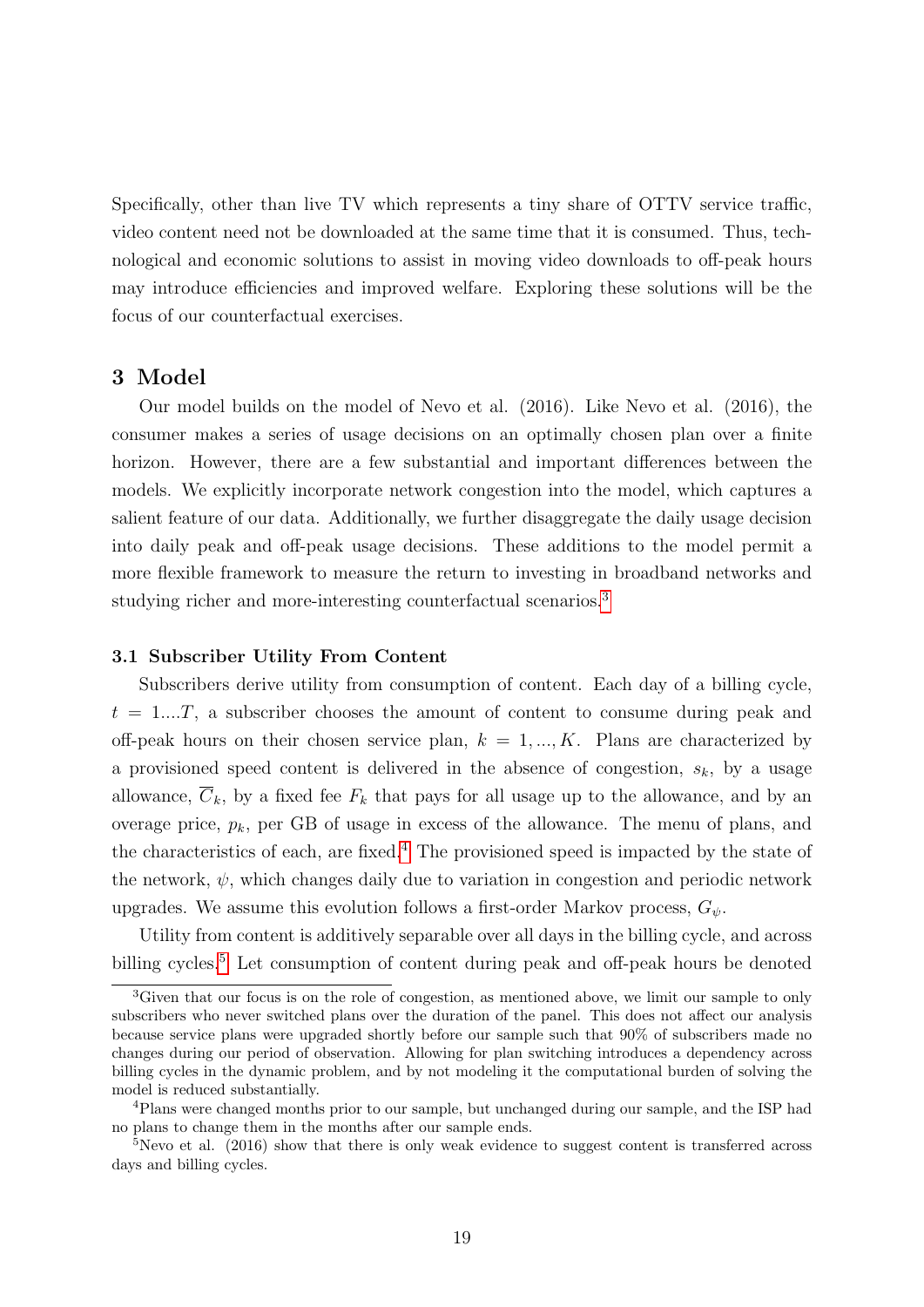by  $c_p$  and  $c_{op}$ , respectively. The utility for a subscriber of type h on plan k is given by

$$
u_{hk}(c_p, c_{op}, \psi, \upsilon) = \upsilon_1 \left( \frac{(c_{op} + c_p)^{1-\alpha_h}}{1-\alpha_h} \right) - c_{op}^2 \left( \frac{\upsilon_2 \kappa_h}{\ln(s_k)} \right) - c_p^2 \left( \frac{\kappa_h}{\ln(\psi s_k)} \right).
$$

The first term captures the subscriber's utility from consuming the content. Marginal utility is declining, as we expect the first of any activity (email, web browsing, video, etc.) to bring higher marginal utility than subsequent usage. The convexity of the utility function is also quite flexible, nesting everything between log ( $\alpha_h \rightarrow 1$ ) and linear ( $\alpha_h = 0$ ). This leads to a straightforward link between  $\alpha_h$  and the price elasticity of demand, such that  $\alpha_h$  is the elasticity with respect to the entire cost associated with consuming content. Uncertainty in utility from consumption of content is introduced by a time-varying shock,  $v_1$ , which is realized at the beginning of each day before either consumption decision is made. We assume that  $v_1$  is independently and identically distributed according to an exponential distribution with parameter,  $\lambda_{1h}$ , for each consumer type, h.

The second and third terms of the utility function capture the consumer's cost of consuming content during off-peak and peak hours, respectively, for a consumer of type h. During peak hours the marginal cost of usage is given by  $c_p \frac{\kappa_h}{\ln(w)}$  $\frac{\kappa_h}{\ln(\psi s_k)}$  such that increasing Internet usage comes at the cost of alternative activities with greater value. The consumer-type specific parameter  $\kappa_h > 0$  interacts with the plan's provisioned speed and the state of the network to determine the marginal cost of consuming the content, capturing the consumer's preference for speed and the opportunity cost of the consuming the content. Importantly, for any finite speed, this specification implies that each subscriber type has a satiation point even in the absence of overage charges.[6](#page-19-0) The multiplicative specification with the network state,  $\psi$ , and provisioned speed,  $s_k$ , captures the proportional rationing of bandwidth used by the ISP when the network is congested. During off-peak hours, the marginal cost of consuming content is  $c_{op} \frac{v_2 \kappa_h}{\ln(s_h)}$  $\frac{v_2 \kappa_h}{\ln(s_k)}$ . Congestion is a lesser concern so  $\psi$  is omitted and provisioned speeds are realized, but consumers may experience different costs due to their opportunity cost of consuming content during off-peak hours relative to peak hours. To capture this, we scale  $\kappa_h$  by a shock  $v_2$ , which is realized before making either daily usage decision. This shock is iid and distributed as a truncated exponential distribution with parameter  $\lambda_{2h}$ .<sup>[7](#page-19-1)</sup>

<span id="page-19-0"></span> $6$ Our specification of this cost departs slightly from that of Nevo et al. (2016), by not including an additive fixed value,  $\kappa_1$  in their model, that does not interact with speed. However, this parameter is only weakly identified, as the limiting case with unbounded speed that would fully reveal this cost does not occur in our data.

<span id="page-19-1"></span><sup>7</sup>Only the relative changes in peak vs. off-peak costs, and its variability, is identified conditional on the network state and a realization of  $v_1$ . This makes it unnecessary to have a stochastic element to costs during peak and off-peak hours.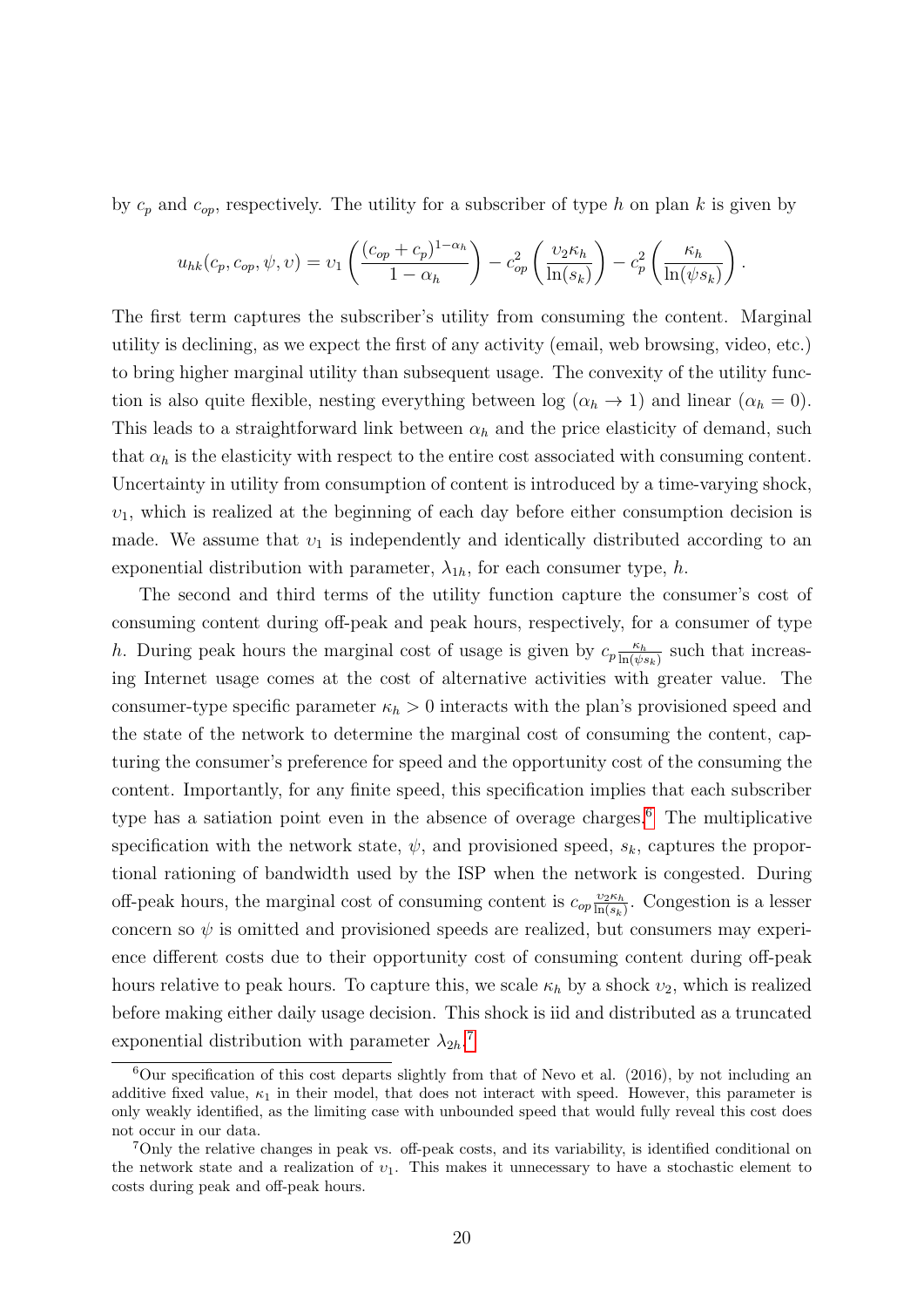This specification of the benefit from consuming content assumes that the value derived from content is similar across the day, i.e., enters the utility function additively, and that differences in the utility derived from content arises on the cost side. For example, the value from watching a movie on Netflix, cost considerations aside, is the same during peak and off-peak hours. This assumption is reasonable for the vast majority of content, particularly OTTV, which currently constitutes two-thirds of usage and continues to grow.

#### 3.2 Optimal Usage

Like Nevo et al. (2015), a consumer solves a finite-horizon dynamic programming problem within each billing cycle.<sup>[8](#page-20-0)</sup> There are a total of  $T$  days in each cycle, and the consumer must make two decisions each day  $(t)$ , usage during off-peak and peak hours,  $c_{t_{op}}$  and  $c_{t_p}$ , respectively. We assume the consumer observes realizations of  $v_{1T}$  and  $v_{2T}$ , and knows the distribution of potential network states during peak hours,  $G_{\psi_t|\psi_{t-1}}$ , before choosing  $c_{t_{op}}$  on day t. Further, we assume  $\psi_t$  is known (or is costless to discover) when  $c_{t_p}$  is chosen later in the day. For a consumer on plan k, we denote the amount of his unused usage allowance on day t as  $\overline{C}_{kt} \equiv Max\{\overline{C}_k - C_{t-1}, 0\}$ , where  $C_{t-1}$  is cumulative usage up until that day. Similarly, denote day-t overages as  $\mathcal{O}_{tk}(c_{t_{op}} + c_{t_p}) \equiv$  $Max\{c_{t_{on}} + c_{t_n} - \overline{C}_{k(t-1)}, 0\}.$ 

A recursive solution to the dynamic program is straightforward, but requires solving a series of intra-day optimization problems nested within a larger non-stationary (due to the finite horizon) inter-day optimization problem. During peak hours on the last day of the billing cycle  $(T)$ , the consumer solves a static optimization problem, conditional on usage during off-peak hours  $(c_{T_{op}})$ , the state of the network  $(\psi_T)$ , and preference shocks  $(v_T)$ . Depending on the values of  $c_{T_{op}}$ ,  $\psi_T$ , and  $v_{1T}$ , the consumer will either consume a satiation level of utility such that  $\frac{\partial u_{hk}(c_{T_{op}}, c_{T_p}, \psi_T, \nu_T)}{\partial c_T}$  $\frac{\partial p_i, \langle T_p, \varphi_T, \varphi_T \rangle}{\partial c_{T_p}}$  = 0, the remaining portion of their allowance such that  $\overline{C}_{kT} = 0$ , or incur overages such that  $\frac{\partial u_{hk}(c_{Top}, c_{Tp}, \psi_T, \psi_T)}{\partial c_T}$  $\frac{\partial p_i P_i \varphi_T \varphi_T \varphi_T}{\partial c_{T_p}} = p_k$ . Denote this optimal level of consumption, or the policy function on day  $T$  during peak hours, as  $c^*_{h k T_p}(c_{T_{op}}, C_{T-1}, \psi_T, v_T).$ 

Given the optimal policy during peak hours on day  $T$ , the optimal policy for off-peak usage,  $c_{hkT_{op}}^*(C_{T-1}, \psi_{T-1}, \nu_T)$ , satisfies

<span id="page-20-0"></span> ${}^{8}$ The observability of the network state and our focus on the approximately 90% of consumers enrolled on a single plan the entire sample period simplifies the characterization of optimal usage by eliminating inter-billing cycle dependency.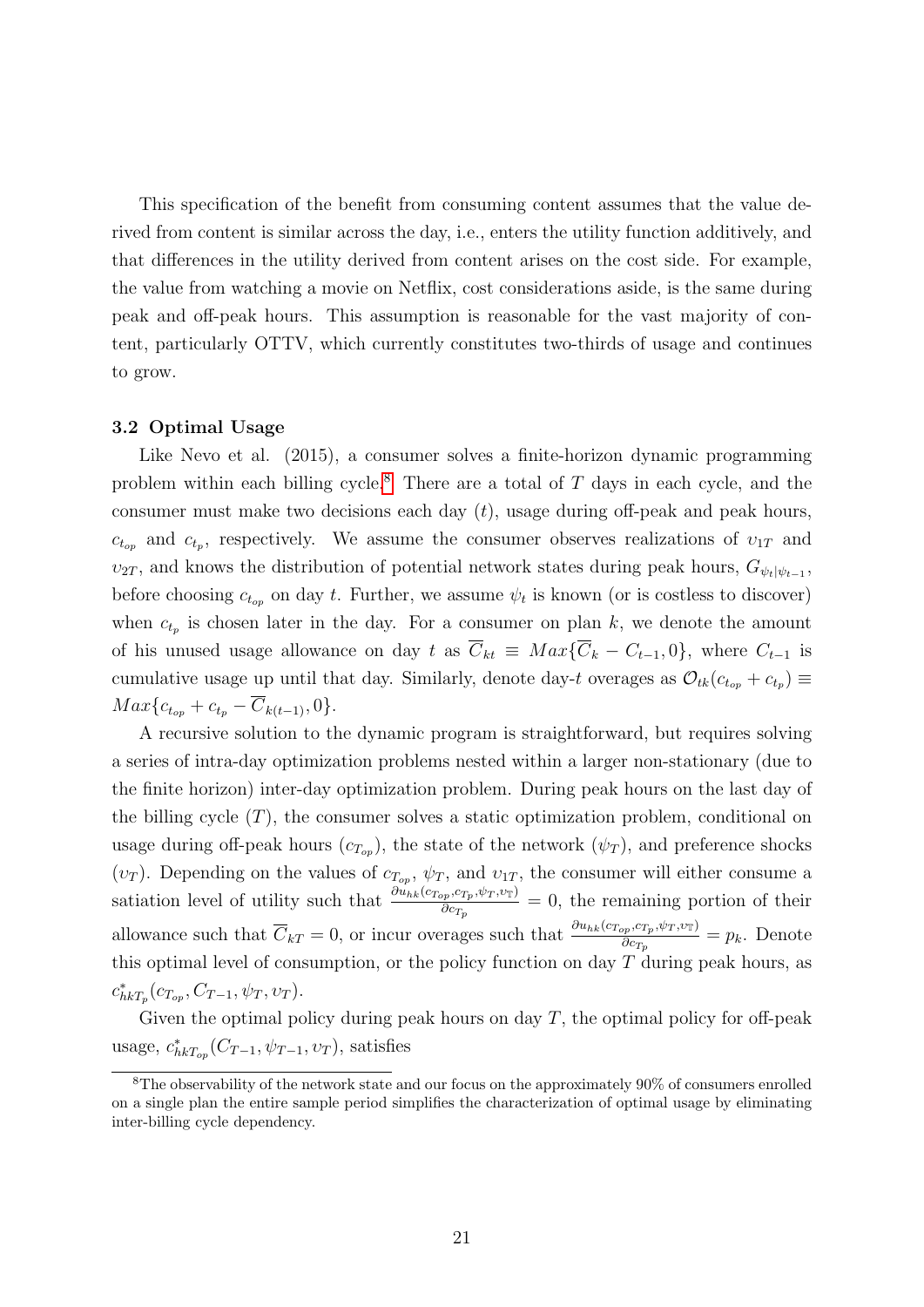$$
c_{hkT_{op}}^* = \underset{c_{hkT_{op}}}{argmax} \int \left[ \upsilon_{1T} \frac{\left(c_{hkT_{op}} + c_{hkT_p}^* \right)^{1-\alpha_h}}{1-\alpha_h} - (c_{hkT_{op}})^2 \left( \frac{\upsilon_{2T} \kappa_h}{\ln(s_k)} \right) - (c_{hkT_p}^*)^2 \left( \frac{\upsilon_{2T} \kappa_h}{\ln(s_k)} \right) - \left( c_{hkT_p}^* \right)^2 \left( \frac{\kappa_h}{\ln(\psi s_k)} \right) - p_k \mathcal{O}_{tk} (c_{hkT_{op}} + c_{hkT_p}^*) \right] dG_{\psi}(\psi|\psi_{T-1}),
$$

where the expectation is only over  $\psi$  (which impacts the current speed and the optimal peak-usage policy) because  $v_{1T}$  and  $v_{2T}$  are known when  $c^*_{hkT_{op}}$  is chosen. The expected value from following the optimal policies during off-peak and peak hours on day T conditional on entering that day at state,  $(C_{T-1}, \psi_{T-1})$ , equals

$$
E_{(\psi,\upsilon)}\left[V_{hkT}(C_{T-1},\psi_{T-1})\right] = \int_{\psi} \left[\int_{\upsilon} V_{hkT}(C_{T-1},,\psi_{T-1}\psi,\upsilon)dG_{\upsilon}^{h}(\upsilon)\right]dG_{\psi}(\psi|\psi_{T-1}),
$$

where  $V_{hkT}(C_{T-1}, \psi_{T-1}, \psi, v)$  is the value associated with following the optimal policies for a particular realization of the network state  $(\psi)$  and preference shocks  $(v)$ .

Optimal policies are defined similarly for any day  $t < T$ . The optimal peak-usage policy on day  $t$ ,  $c_{hkt_p}^*(c_{hkt_{op}}, C_{t-1}, \psi_t, \upsilon_t)$ , satisfies

$$
c_{hkt_p}^* = \underset{c_{hkt_{op}}}{argmax} \left[ \upsilon_{1t} \frac{\left(c_{hkt_{op}} + c_{hkt_p}\right)^{1-\alpha_h}}{1-\alpha_h} - \left(c_{hkt_p}\right)^2 \left(\frac{\kappa_h}{\ln(\psi_t s_k)}\right) + \beta E_{(\psi,\upsilon)} \left[V_{hkt}(C_{t-1} + c_{hkt_{op}} + c_{hkt_p}, \psi_{t-1})\right] \right].
$$

Similarly, the optimal policy for off-peak hours on day  $t < T$  is

$$
c_{hkt_{op}}^{*} = \underset{c_{hkt_{op}}}{argmax} \int_{\psi} \left[ \upsilon_{1t} \frac{\left(c_{hkt_{op}} + c_{hkt_{p}}^{*}\right)^{1-\alpha_{h}}}{1-\alpha_{h}} - (c_{hkt_{op}})^{2} \left(\frac{\upsilon_{2t}\kappa_{h}}{\ln(s_{k})}\right) - (c_{hkt_{p}}^{*})^{2} \left(\frac{\kappa_{h}}{\ln(\psi s_{k})}\right) \right] + \beta \int_{\upsilon} V_{hk(t+1)}(C_{t-1} + c_{hkt_{op}} + c_{hkt_{p}}^{*}, \psi, \upsilon) dG_{\upsilon}^{h}(\upsilon) \right] dG_{\psi}(\psi|\psi_{t-1}).
$$

These state-dependent integrated policy functions, along with various transformations of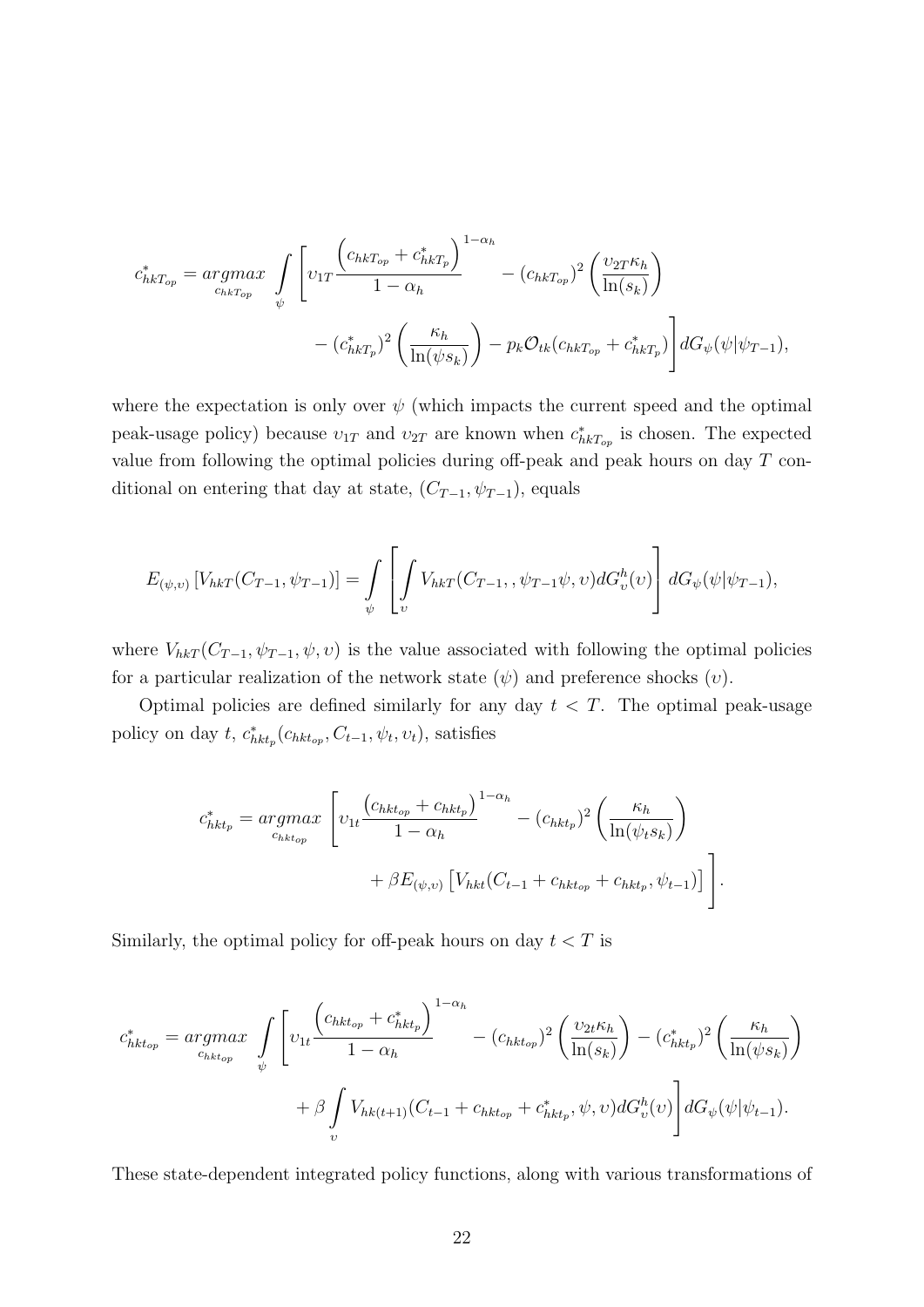the policy functions, are stored along with the value functions when the model is solved for each customer type,  $h$ , on every plan,  $k$ . This permits a comparison of usage and utility for each type to identify that type's optimal plan. Our econometric approach discussed in Section [4](#page-22-0) only requires solving the model once for each type.

## 3.3 Plan Choice

We assume consumers select plans to maximize expected utility, before observing any utility shocks, and remain on that plan during our sample. More precisely, we assume that the subscriber selects one of the offered plans,  $k \in \{1, ..., K\}$ , or no plan,  $k = 0$ , such that

$$
k_h^* = \underset{k \in \{0,1,\ldots,K\}}{\text{argmax}} \left\{ E_{(\psi,\upsilon)} \left[ V_{hk1}(C_1 = 0, \psi_1) \right] - F_k \right\}.
$$

The optimal plan,  $k_h^*$ , maximizes expected utility for the subscriber given the current state of the network and optimal usage decisions,  $E[V_{hk1}(C_1 = 0, \psi_1)]$ , net of the plan's fixed access fee,  $F_k$ . The outside option is normalized to have a utility of zero. Note, that we assume that there is no error, so consumers choose the plan that is optimal. Similar to Nevo et al. (2015), (potentially weak) tests of optimal plan choice reveal that it is extremely rare to observe a subscriber whose usage decisions are such that switching to an alternative plan would yield a lower total costs at no slower speeds. The weakness of this optimality test is due to the positive correlation between speed and usage allowances of the offered plans (see Figure [1\)](#page-4-0). Our assumptions on plan choice are easily relaxed in theory, but introduce a substantial additional computational burden. Given the infrequency of both clear ex-post mistakes in choosing a plan and switching of plans in our sample, there is little evidence to infer the assumption is incorrect. This optimality assumption results in a one-to-one correspondence between plans  $(k)$  and consumer types  $(h).$ 

<span id="page-22-0"></span>The conditional integrated usage policy functions for a consumer type  $(h)$  on their optimal plan  $(k_h^*)$ ,  $c_{hk_h^*t_{op}}^*$  and  $c_{hk_h^*t_p}^*$ , serve directly as the basis for our estimation procedure. The goal of the procedure being to assign each consumer in our data a type from the model by comparing observed behavior to that predicted for each type. This differs from Nevo et al (2016)'s application of the fixed-grid random-effects (FGRE) methodology of Fox et al  $(2015)$ , which aggregates policy functions across types  $(h)$  to match unconditional population moments. This aggregation procedure requires linearity in the type-specific weights to be computationally feasible (a linear objective function). Our panel data adaption of the Fox et al (2015) methodology, which we discuss in Section [4,](#page-22-0) circumvents this linearity restriction along with other advantages.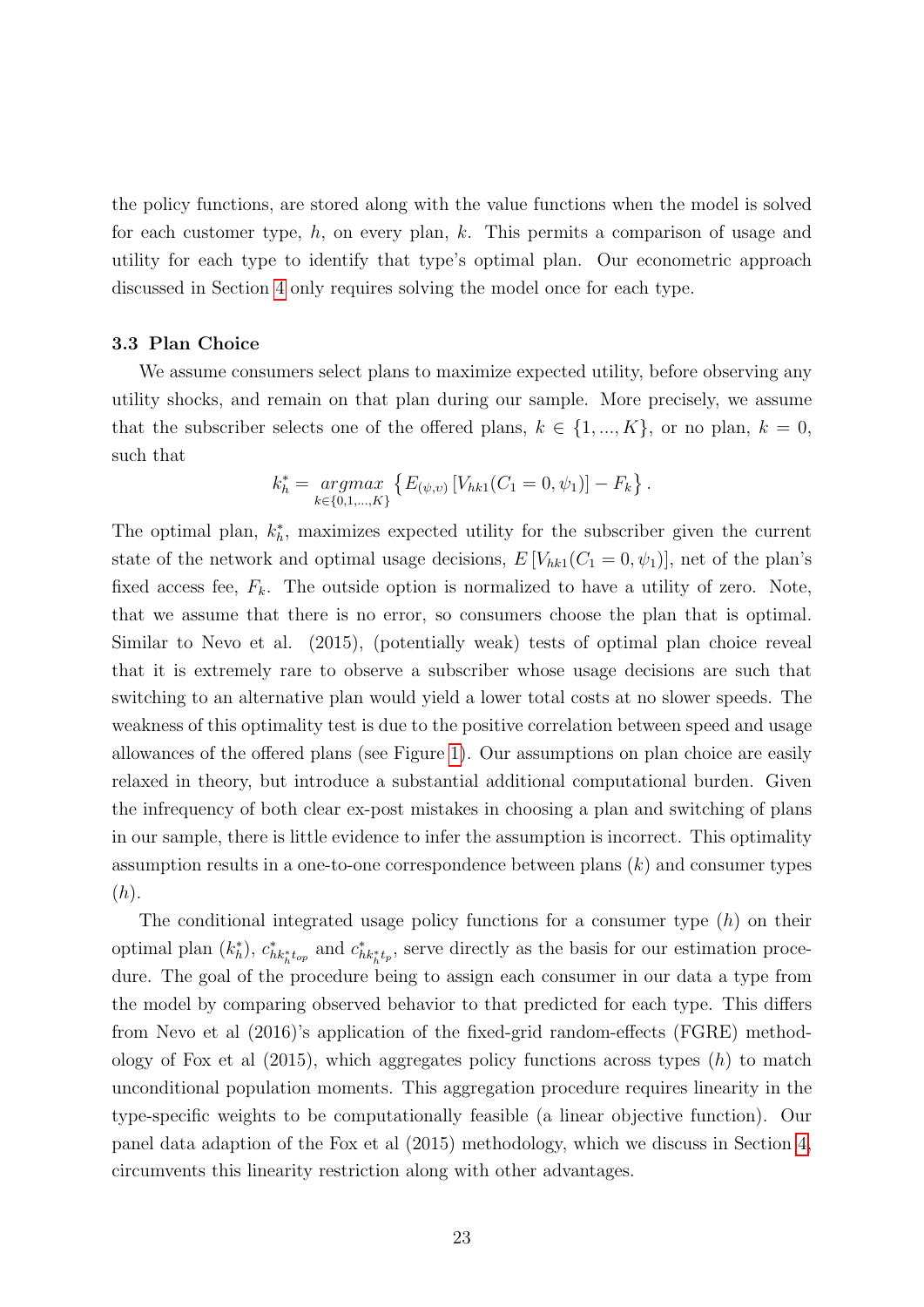## 4 Estimation

Our estimation approach is a panel-data modification of Fox et al. (2015), which Nevo et al (2016b) refer to as a fixed-grid fixed-effect (FGFE) estimator. The approach exploits the richness of panel data to build upon the application by Nevo et al (2016a) of the fixed-grid random-effects (FGRE) approach of Fox et al. (2015). In contrast to the FGRE approach, our FGFE approach permits identification of each subscriber's type, rather than just the distribution of types, and also allows consideration of moments from the model that are not non-linear in the type-specific population weights. This is advantageous for identification of the model and consideration of richer counterfactual exercises where knowledge of an individual's type is useful rather than just the distribution of types. In applications where observable consumer characteristics are available, recovering each consumer's type permits the fixed parameter vector characterizing them to be projected on these characteristics. We discuss these advantages in greater detail below.

#### 4.1 Econometric Objective Function

For each individual,  $i = 1...I$ , our data includes a series of data,  $m = 1,...M$ , which captures usage at a daily frequency on an optimally chosen plan.<sup>[9](#page-23-0)</sup> This includes both off-peak usage,  $(c_{i1_{op}}, c_{i2_{op}}, \ldots, c_{iM_{op}})$ , and peak usage,  $(c_{i1_p}, c_{i2_p}, \ldots, c_{iM_p})$ , for each consumer  $(i)$ , as well as the accompanying observable portion of the state on each day  $(m), (t_m, C_{t_m-1}, \psi_{t_m}).$ 

We solve the model for 4,096 types of consumers, corresponding to a fixed grid with eight points of support for each of the four parameters,  $(\alpha_h, \kappa_h, \lambda_{h1}, \lambda_{h2})$ . The solution to the model yields state-dependent integrated policy functions for peak and off-peak usage on each type's optimal plan,  $c_{hk_h^*t_{op}}^*$  and  $c_{hk_h^*t_p}^*$ , respectively. In addition, we calculate the expectation of the square of optimal usage during off-peak and peak hours,  $c_{hk_h^*t_{op}}^2$  and  $c_{hk_h^*t_p}^{2*}$ , respectively.

The goal of the estimation algorithm is to identify which of the  $H = 4,096$  types behavior from the model best match the behavior of each individual,  $i = 1, ..., I$ , over the panel of data. We use a least-squares criteria to compare fit, such that the type  $h$  that best matches to consumer  $i$  is given by

<span id="page-23-0"></span><sup>&</sup>lt;sup>9</sup>We drop the small fraction of subscribers, less than  $2\%$ , for which we do not observe a complete time series.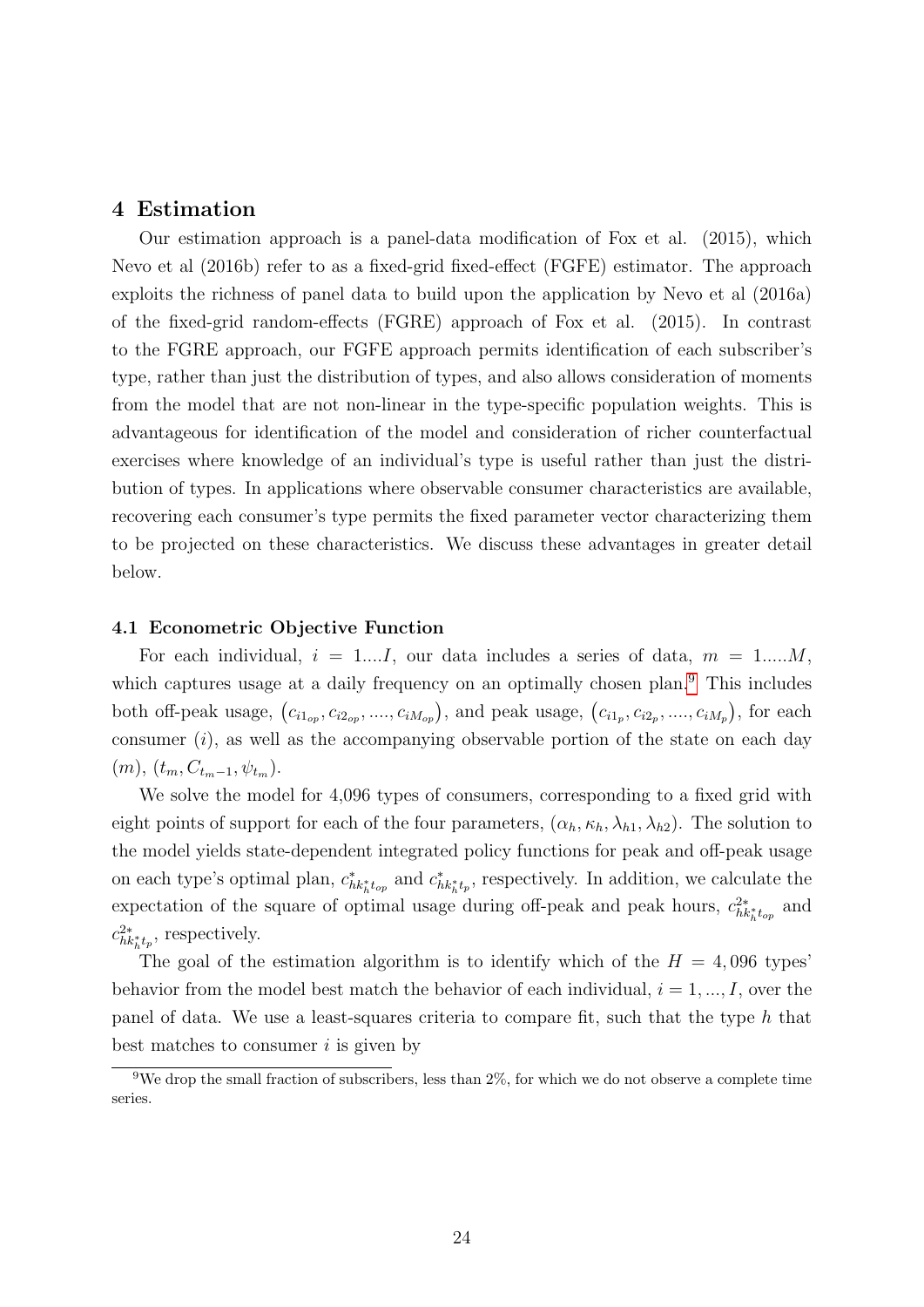$$
\widehat{h}_i = \min_{\{h=1,...H\}} \left[ \sum_{m=1}^M \mathbf{\tilde{z}}'_{ih} \mathbf{\tilde{z}}_{ih} \right],
$$

where

$$
\tilde{\mathbf{z}}_{ih} = \left(\begin{array}{c} c_{im_{op}} - c^*_{hk_h^* t_{m(op)}}\\ c^2_{im_{op}} - c^{*2}_{hk_h^* t_{m(op)}}\\ c_{im_p} - c^*_{hk_h^* t_{m(p)}}\\ c^2_{im_p} - c^{*2}_{hk_h^* t_{m(p)}} \end{array}\right)
$$

.

This process is repeated for each  $i^{10}$  $i^{10}$  $i^{10}$  Aggregating across the chosen types for each consumer,  $i$ , the population weights for each type of consumer,  $h$ , is then

$$
\widehat{\theta}_h = \frac{1}{I} \sum_{i=1}^I \mathbf{1} \left[ \widehat{h}_i = h \right].
$$

Standard errors on the distribution of types in the population are calculated through a block-resampling procedure. Specifically, a block of dependent data in our application is characterized by a complete billing cycle for each consumer. We repeatedly sample, with replacement, blocks of data for each consumer to create,  $r = 1, ..., R$ , time series of the same length and dependency structure for each of the  $I$  consumers. We then calculate each individual's type for each of the  $R$  time series, which yields standard errors for each type's population weight  $\widehat{\theta}_h$ .

There are a some advantages of the FGFE approach in panel-data applications like ours. First, even compared to the constrained convex optimization problem in the FGRE approach of Fox et al (2015), there can be computational advantages. In that FGRE setting, practical numerical collinearity issues can arise for even moderately dense type grids and parameters that are less strongly identified. The pooling of individuals data to calculate moments creates a mixture problem that the optimization must undo. In instances where the model predicts two types to behave similar at states observed in the data, numerical instability due to collinearity can result. Second, and related to

<span id="page-24-0"></span> $10$ This approach can easily be adapted to a likelihood criteria for type choice. The assignment of a type to a consumer can also be probabilistic according to the relative likelihood contributions, rather than the deterministic approach taken here. This essentially serves to refine the uniform prior over types that the optimal plan-choice yields into a posterior as in a Bayesian framework. The details of this approach is discussed in Nevo et al. (2016b).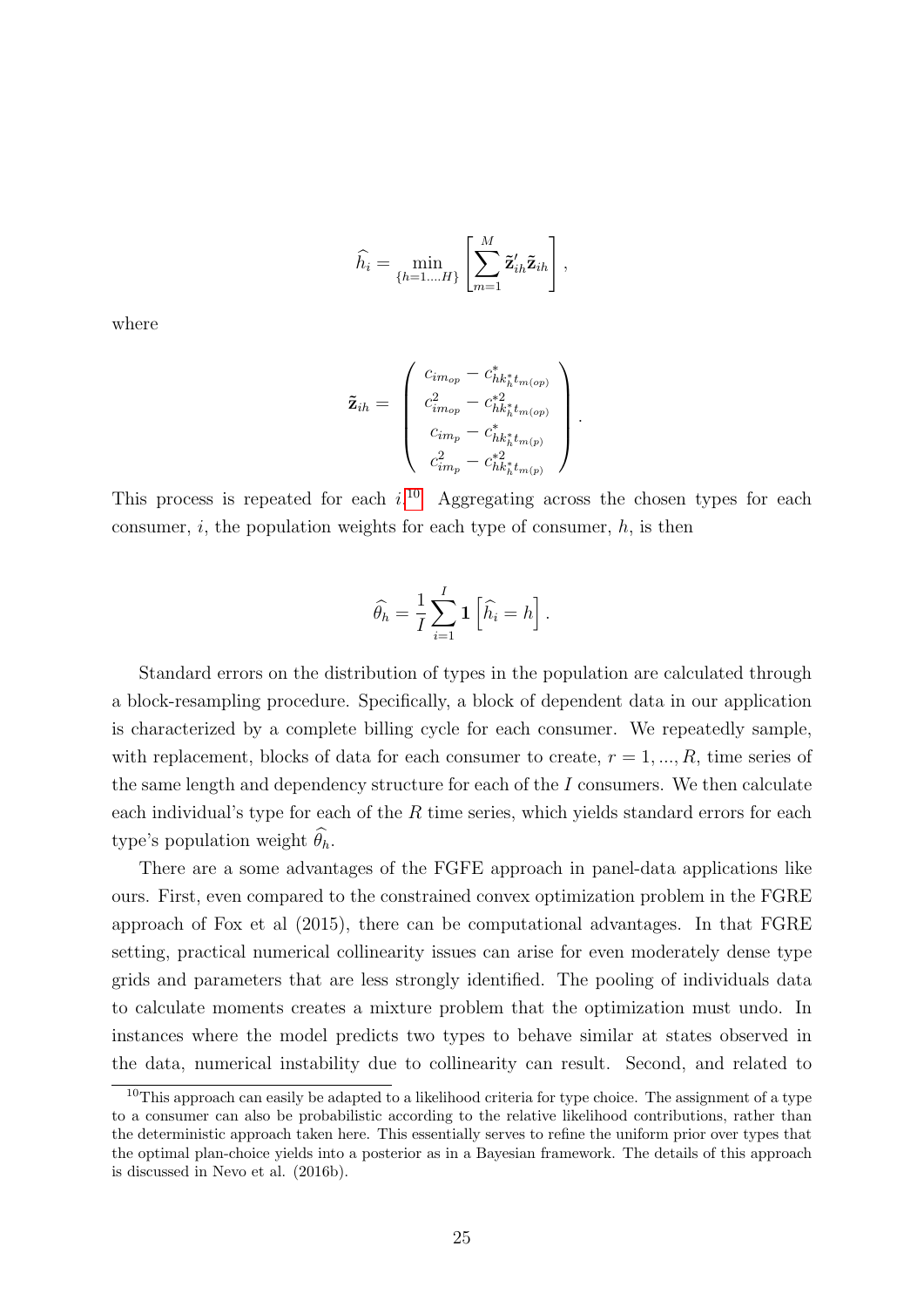the first advantage, the FGFE approach does not require that the moments used in estimation be linear in the type-specific weights. In the FGRE approaches, this linearity is necessary or the problem becomes a constrained nonlinear optimization problem that is intractable with even a moderate number of types. This limits the moments available to use in estimation, which can lead to difficulty in differentiating between types due to constraints on the types of behaviors predicted by the model that one can exploit during estimation.

Another advantage of the FGFE approach is that it fully characterizes the discrete distribution of types, but in contrast to FGRE demand models like Fox et al. (2015), Nevo et al. (2016a), and other random-coefficient models (e.g. Berry et al. (1995)), the mapping between an individual and a type is preserved  $(\widehat{h}_i)$ . The panel data eliminates the need to aggregate across consumers to form moments, and this permits an individual's type to be inferred, rather than just the distribution of types in the population. In many applications in Industrial Organization, inferring an individual's type rather than only the distribution of types is useful. From the firms' perspective, this may permit different forms of discrimination (third-degree rather than second degree) to be implemented through targeted offerings. Knowledge of each individual's type can also permit a decomposition of the parameters via the minimum-distance procedure of Chamberlain (1982) when observable characteristics of the individual are available, as is done in Nevo (2001). For example, one can regress the parameters describing an individual's type,  $(\alpha_{\hat{h}_i}, \kappa_{\hat{h}_i}, \lambda_{1\hat{h}_i}, \lambda_{2\hat{h}_i})$ , on a vector of the individual's observed characteristic to decompose the parameter into observable and unobservable determinants of preferences. The limitation is that the individual's type is persistent or fixed. This is not particularly limiting, because parameters can characterize distributions to explain temporal variation in behaviors like  $\lambda_1$  and  $\lambda_2$  in our application.

## 4.2 Identification

Identification of our model closely follows the discussion in Nevo et al. (2016a). There are a few important differences, each simplifying and improving identification. First, we eliminate the  $\kappa_{1h}$  parameter that led to a satiation point for usage even when speed was unbounded. While we observe much higher speeds than Nevo et al. (2016a), this dimension to the type space is not needed because the limiting case of infinite speed is clearly not in our data, and given the additional computational complexity of our model, eliminating it permits us to consider a denser grid over the other parameters. Second, usage and plan choices are strong sources of identification. Plan choice can be thought of as assigning each type to a plan and putting a uniform prior over the types on each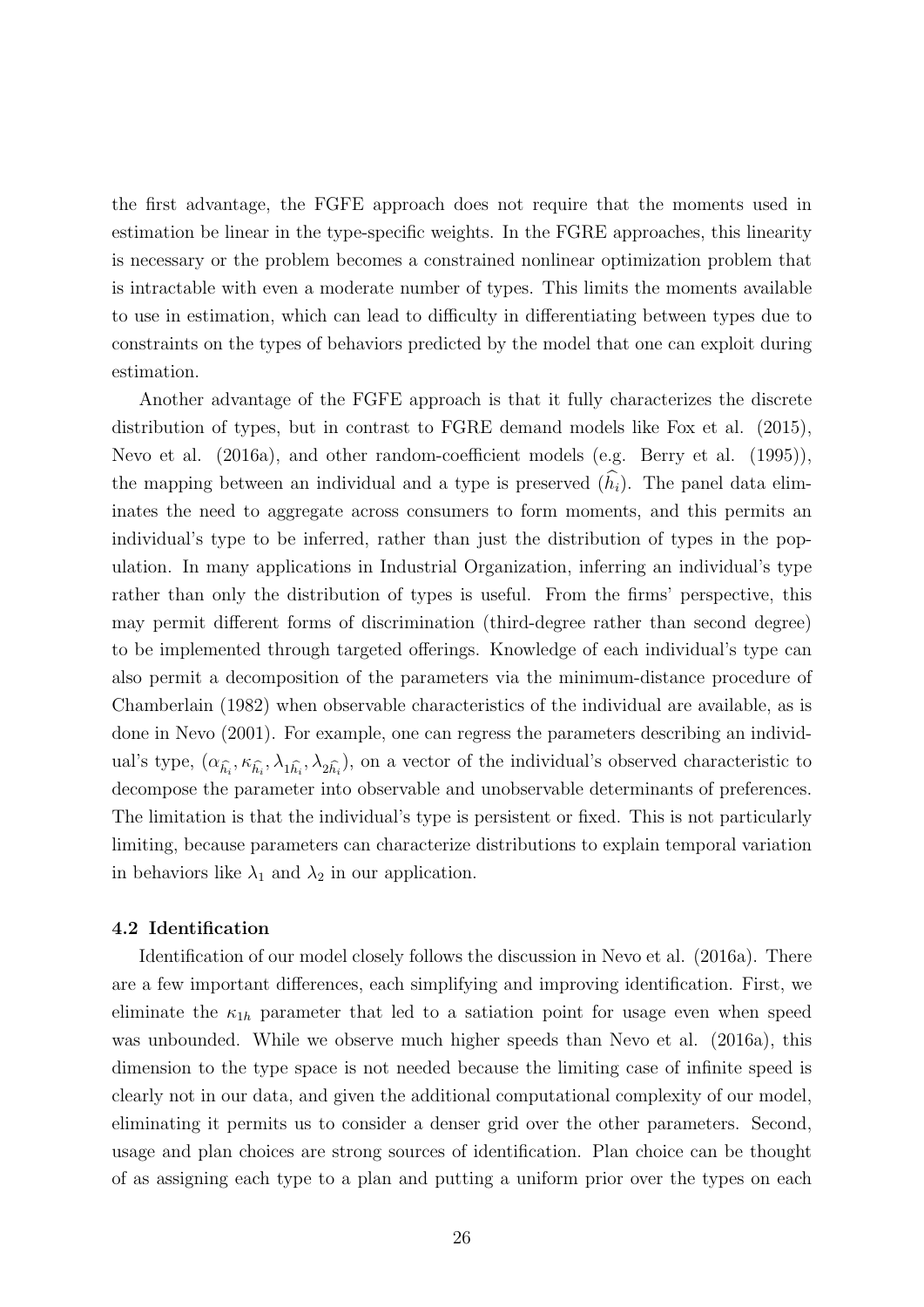plan, while the usage moments can then distinguish between the types choosing a plan. The flexibility of the FGFE approach is also important here, as we are able to consider richer moments of usage, because we are not restricted to moments that preserve linearity in the type weights. This is how we're able to consider the first and second conditional moments of usage, in contrast to Nevo et al. (2015), which only uses the unconditional first moment.

Perhaps most importantly, we also have an additional source of variation in the price of usage that can help identify a type. Like Nevo et al. (2015), usage-based pricing is particularly helpful, as we observe a large number of marginal decisions by each consumer, weighing the benefit of consuming more content against the increase in the probability of overages (i.e., the shadow price of usage). This variation is helpful for pinning down the primary determinant of an individual's elasticity of demand,  $\alpha_{\hat{h}_i}$ . While the fraction of individuals incurring overages in any billing cycle is lower in our data, the proportion of individuals overall incurring overages at any point in the panel is higher so we observe a greater fraction of individuals truly making marginal decisions on usage. However, in addition to this price variation introduced by the nonlinear pricing, we also have extensive variation in the network state, which shifts the cost of consuming content. This is helpful in pinning down an individual's preference for speed,  $\kappa_{\hat{h}_i}$ , which would otherwise largely be identified by plan choice alone. It also assists in identifying  $\alpha_h$ , which is the elasticity with respect to the complete cost of usage.

## 5 Results

We present our estimation results in three parts. First, we summarize our estimates of the types distribution. Next, we discuss the implications of our estimates of preferences for measuring the value of investing and important policy issues. Finally, we discuss counterfactual exercises that explore the value of economic and technological solutions to reducing congestion.

#### 5.1 Visualization of Type Distribution Estimates

We estimate a weight greater than 0.01% for 129 types. That is, 129 different types  $(h)$  were chosen from the 4,096 candidate types considered. This concentrated mass among a few types is similar to the result from [Nevo et al.](#page-34-0) [\(2016\)](#page-34-0), which had a slightly smaller proportion of the candidate types receive positive weight. On each plan, the mass is quite concentrated with the most common representing over 30% of the plan's total mass, and the top two types over 40%. Most of the types with positive weight, 85, come from the most-expensive plan, despite it only representing about 2.5% of the sample.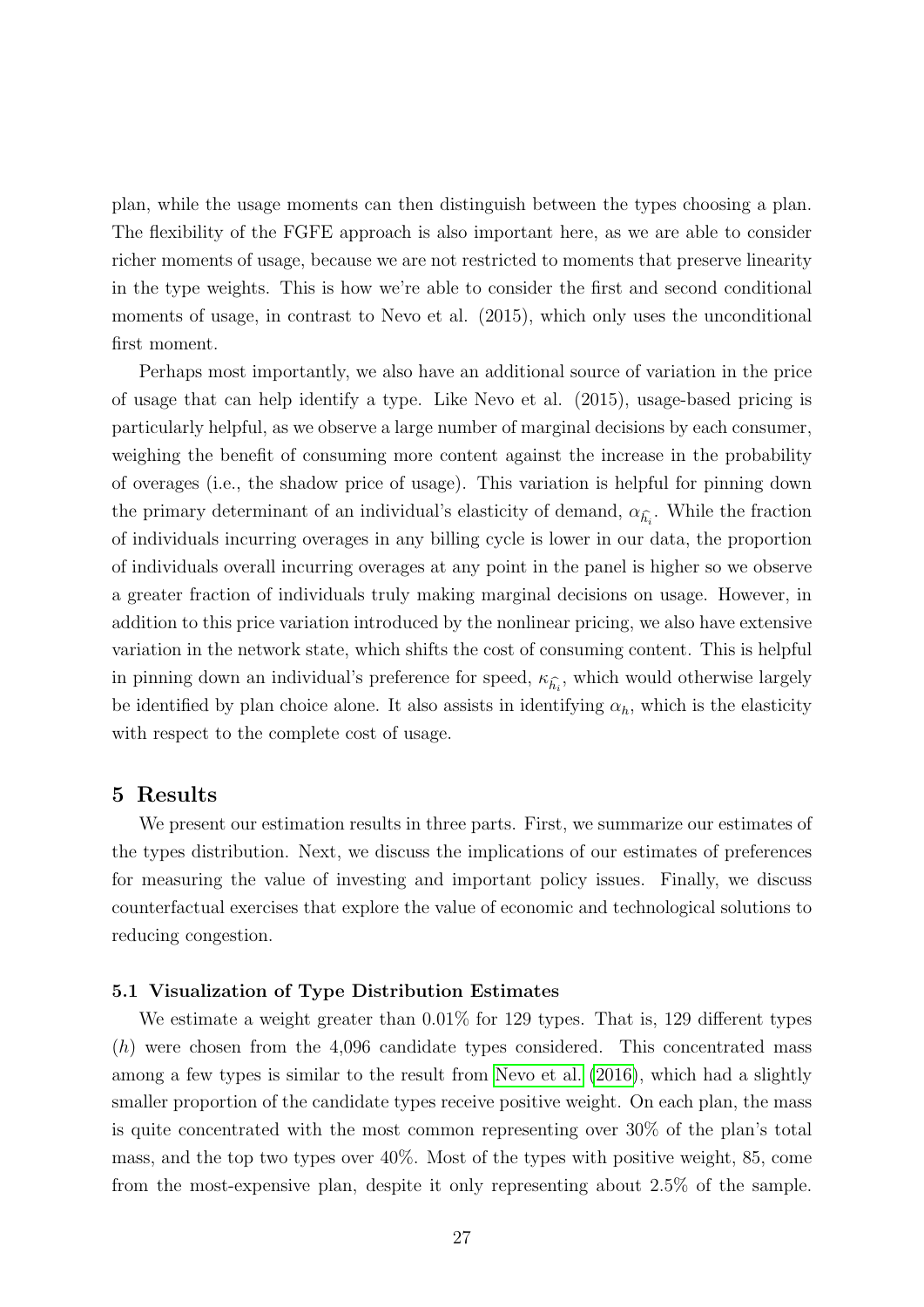<span id="page-27-0"></span>Figure 12: Marginal Distribution of  $\lambda_2$  and  $\alpha$ 



*Note:* The figures are the estimated marginal distributions for  $\lambda$  and  $\alpha$ , respectively. Within each panel, the sum of all five bars in each figure total 129, the total number of types.

This is intuitive since that plan has the most heterogeneity, types selecting the plan for its high speed and its usage allowance, or both.

In Figure [12,](#page-27-0) we present the marginal distributions for two of the parameters to demonstrate the flexibility of the econometric approach. Figure [12](#page-27-0) (a) and (b) give the marginal distribution for  $\lambda_2$  and  $\alpha$ , respectively. The mass for both distributions are well within the chosen support for the parameters, which is necessary so the discrete support of candidate types doesn't constrain optimization over the type weights. The  $\lambda_2$  parameter that determines the intra-day allocation of usage, along with the network state, has an intuitive shape and distribution. Most consumers, and the average user, have peak usage that averages approximately five times off-peak usage. The mean of  $\lambda_2$ is about five and the vast majority of types are tightly distributed around that mean, while the heterogeneity in temporal usage patterns is also captured with some types with  $\lambda_2 = 1$  (flat profile on average) receiving positive weight. The marginal distribution of  $\alpha$ is perhaps the most interesting with a clearly bimodal shape. The two modes represent consumer types with substantially different elasticities for content, which has important implications for each of the policy issues and counterfactual scenarios we discuss below. The marginal distribution for all of the parameters is summarized in [6.](#page-28-0)

As would be expected given the quite different marginal distributions, the joint distri-butions are quite irregular. Figure [13](#page-28-1) gives the joint distribution of  $\lambda$  and  $\alpha$ . The multipeaked nature of the  $\alpha$  distribution is still clearly visible, but there are non-negligible correlations between the two parameters. This demonstrates the importance of the flexibility of our estimation approach, which allows for free correlations between each pair of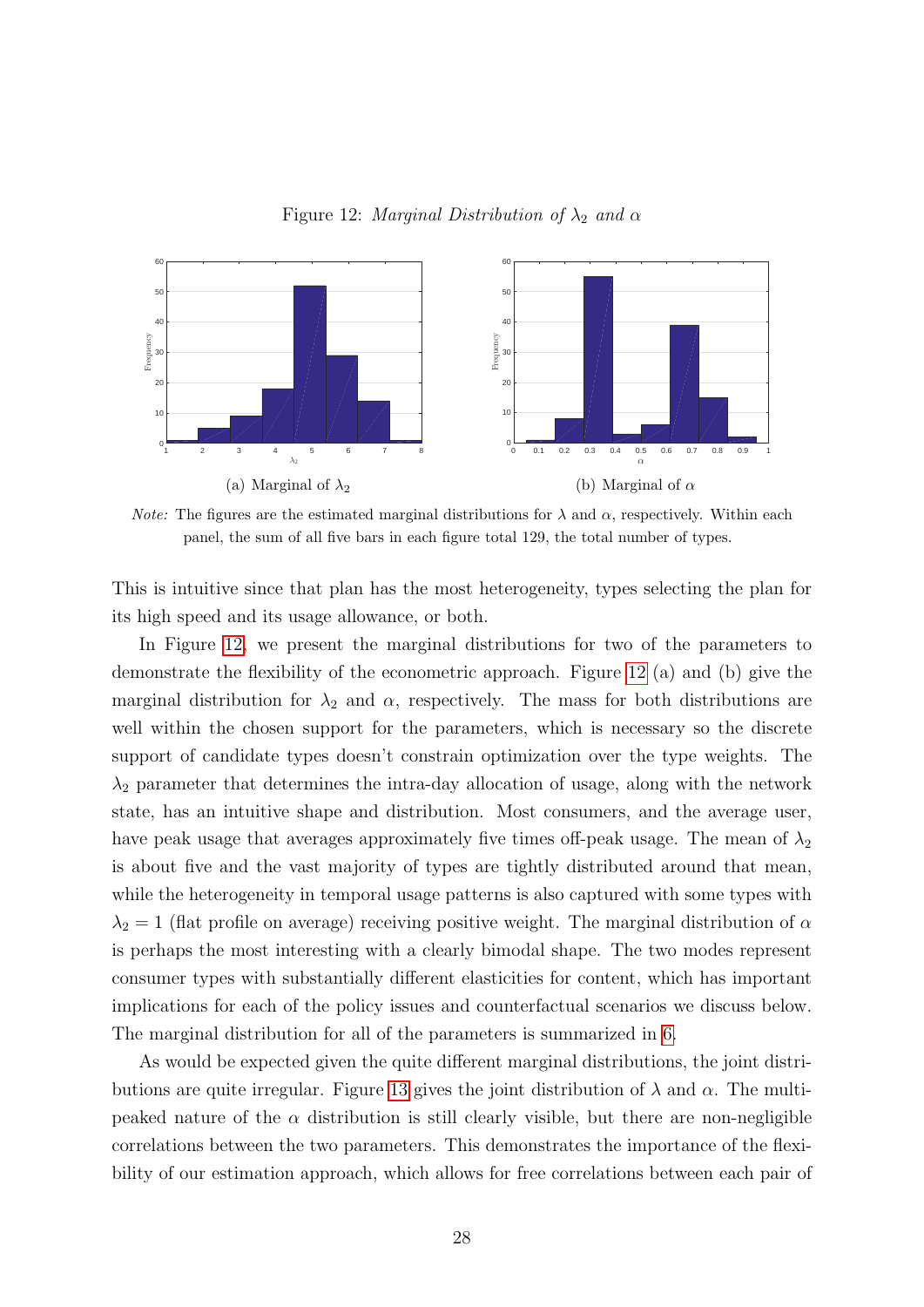Table 6: Descriptive Statistics for Types

<span id="page-28-0"></span>

|            |                                                                                              | Mean Median Mode |      |
|------------|----------------------------------------------------------------------------------------------|------------------|------|
|            |                                                                                              | 0.60             | 0.70 |
|            |                                                                                              |                  |      |
|            | $\begin{array}{c c} \alpha_h & 0.62 \ \lambda_{1h} & 8.23 \ \lambda_{2h} & 5.71 \end{array}$ | $\overline{5}$   | .h   |
| $\kappa_h$ | 4.32                                                                                         |                  |      |

Note: This table reports descriptive statistics of the type distribution: mean, median, and mode.

<span id="page-28-1"></span>Figure 13: Joint distribution of  $\lambda$  and  $\alpha$ 



*Note:* Joint histogram of  $\lambda$  and  $\alpha$  given by frequency counts.

parameters rather than the normality and lack of covariance often assumed in structural econometric applications. This flexibility is reflected in the fit of the model. For all plans, the correlation between the empirical moments and the fitted moments is above 90%. The model also fits patterns in the data not explicitly used in estimation, similar to those reported in [Nevo et al.](#page-34-0) [\(2016\)](#page-34-0).

#### 5.2 Policy Implications of Preference Estimates

Directly from our estimates, it is straightforward to calculate the distribution of willingness to pay for the central features of broadband service: connectivity speed and usage allowances. Understanding preferences for these attributes have important implications for regulatory guidance in a number of areas.

For connectivity speed, it is straightforward from the model to calculate the value associated with increasing the speed of each type's optimal plan by 1 Mb/s. We simply resolve the model for each type after increasing the speed of their optimal plan by a fixed amount and compare it to the currently-offered plans. This approximates the change in expected utility at the beginning of a billing cycle with respect to speed,  $s_k$ , for each type,  $\frac{\partial V_1(C_1=0)}{\partial s_{h_{k^*}}}$ . We find that a 1 Mb/s increase in speed on each type's optimal plan is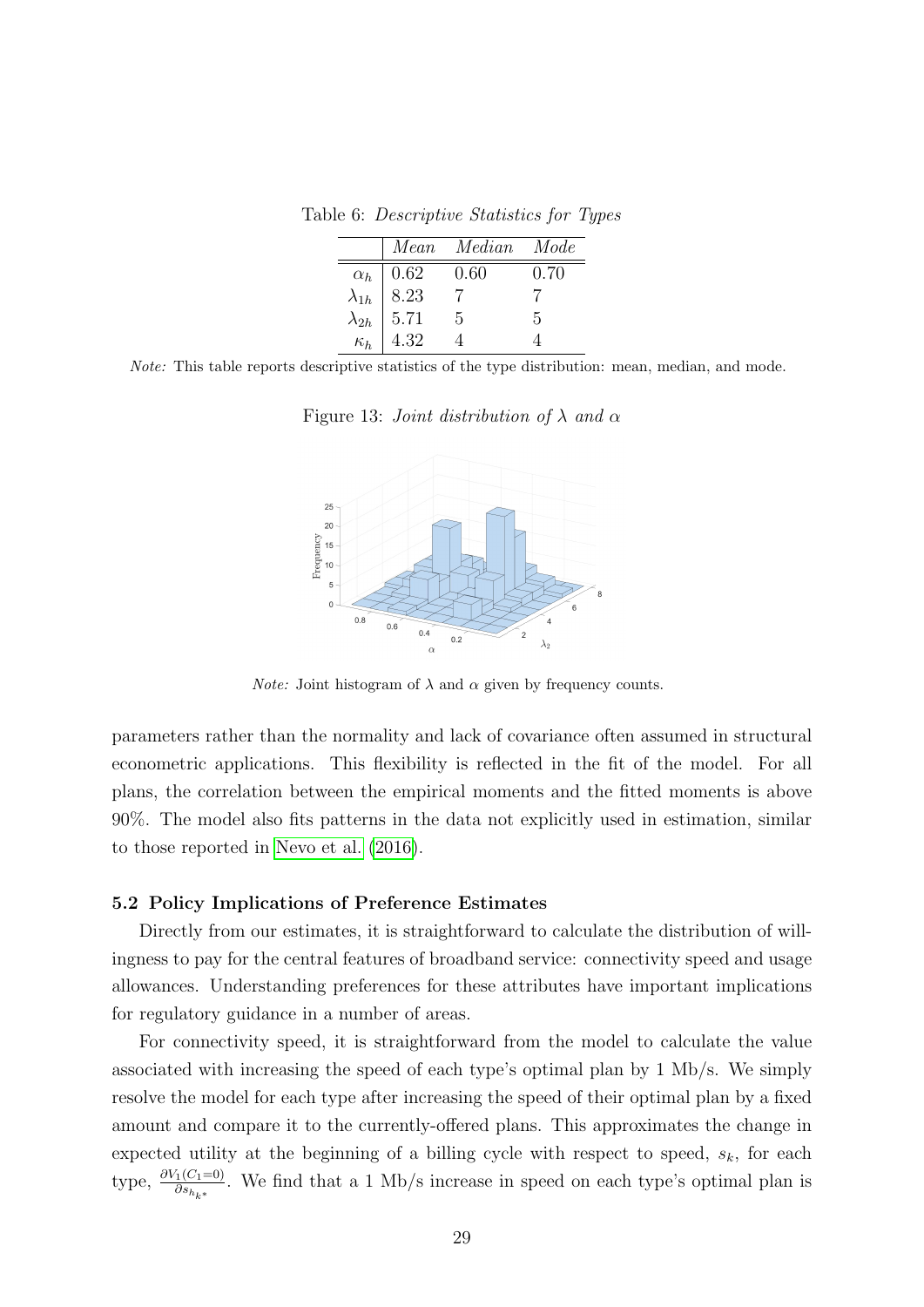valued at and average of \$0.79. This value drops off extremely fast, as a 10 Mb/s increase is valued at less than \$4.

The fairly low preference for increased connectivity speed is interesting for a number of reasons. The definition of broadband service now requires a speed of at least 25 Mb/s, which is above the average speed of customers in our data. Thus, the FCC is well ahead of the average consumer's preferences with respect to what is needed for most commonly used applications. Additionally, regulatory authorities have begun to make approval of mergers and acquisitions conditional on substantial investment in networks. A recent example is Altice's acquisition of Cablevision, which was approved by the New York State Public Service Commission conditional on Altice making \$243 million of investment to increase broadband speeds up to 300 Mb/s by 2017, along with expanding its network at a cost of \$40 million to subsidize access for underserved areas.<sup>[11](#page-29-0)</sup> Our results suggest the subsidies to cover the costs of access might be quite valuable, as access at even modest speeds is highly valuable, but the larger expenditure to dramatically increase overall speeds would likely not do much to penetration and have quite low value. For example, an HD movie from most OTTV services requires approximately 5 Mb/s, and recent encoding and compression technologies continue to reduce requirements, which suggests that a home with 100 Mb/s (speed currently offered by Cablevision) could already stream 20 movies simultaneously. Thus, a more efficient allocation of these resources might be to ensure that consumers are consistently achieving provisioned speeds, reducing the frequency of congestion, rather than pushing the top end capabilities of the networks.

Similarly to preferences for speed, our model yields an estimate of the value of one more GB added to each type's optimal plan. This value equals  $\frac{\partial V_1(C_1=0)}{\partial \overline{C}_{h_{k^*}}}$ , which is the change in expected utility at the beginning of the billing cycle. We find the median consumer values an additional GB at only \$0.04, while the average is \$0.09 due to the extreme right tail of users. The relatively low value, particularly as compared to Nevo et al (2016), suggests that current usage allowances are well ahead of most consumer's preferences. Additionally, the highly skewed nature of this valuation suggests that usagebased pricing (as implemented by this ISP) is impacting only the heaviest of broadband users.[12](#page-29-1)

Thus, if the median consumer were to watch an additional typical HD movie each billing cycle, approximately 2 GBs, the value to the consumer in expectation would be

<span id="page-29-0"></span> $11$ This decision can be obtained by going to the Commission Documents section of the Commissions web site at www.dps.ny.gov and entering Case Number 15-M-0647 in the input box labeled "Search for Case/Matter Number".

<span id="page-29-1"></span> $12$ The plan features of the usage-based pricing by this ISP are similar to those implemented by other North American ISPs, and so these estimates are not much different for the industry as a whole.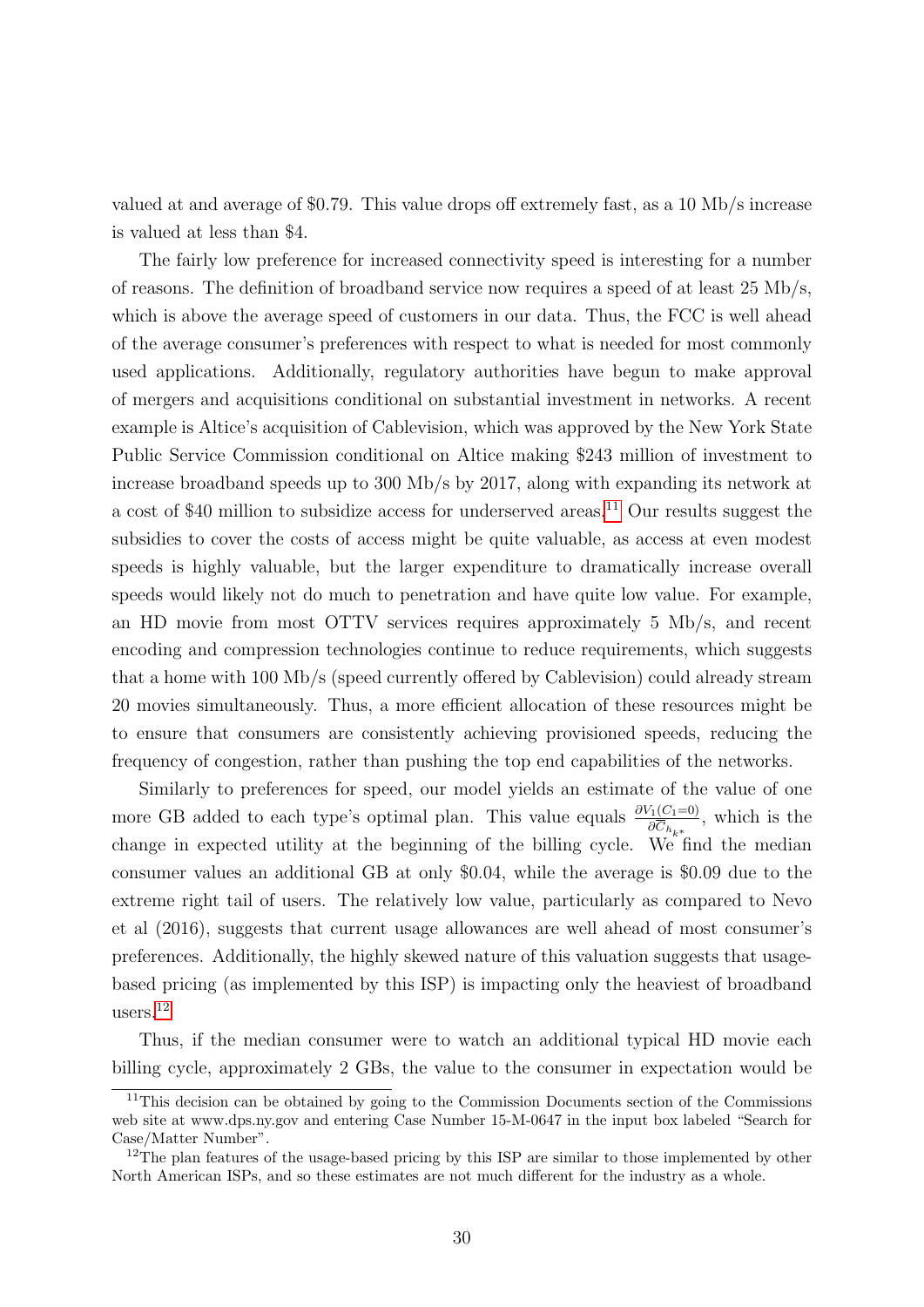about \$0.08. This is quite small, because even if you substantially decrease the usage allowances, the marginal value doesn't increase too rapidly since most users are far from the allowance in a typical month. Thus, the inframarginal cost of most of the bytes generated by OTTV services is a tiny fraction of the marginal cost. This estimate is particularly useful for the recent policy discussion around *zero-rating* policies by ISPs, i.e., the policy of not counting usage from the ISP's streaming service against usage allowances while other OTTV services are. Our estimates suggest that the price differential introduced by these policies is quite small for almost all users. Or, at the current ratio of allowances to usage, zero-rating policies by ISPs have very little impact on disadvantaging competing OTTV services.

#### 5.3 Economic and Technological Solutions to Congestion

Much has been made of the existence of congestion and its impact on customers and the providers of applications and content whose product is degraded during congestion. Our model estimates are helpful for both quantifying the surplus lost from congestion, not necessarily welfare because we have no cost estimates, and also evaluating returns to different solutions to congestion. In our model, the transition process of the network state,  $\psi$ , dictates the uncertainty over, and level of, congestion realized by consumers. Thus, the most straightforward way to measure congestion's impact is to simply change the  $\psi$  process to always be in the best state where realized and provisioned speeds are equal. We find that completely eliminating congestion results in an average increase of \$6 per month for subscribers. This is perhaps a relatively modest increase in surplus, but entirely consistent with the recently fading preference for increased connectivity speeds. Thus, substantial and costly upgrades to broadband networks well beyond current levels may not be the least-cost way to improve consumer welfare.

An alternative to large-scale investment would be to explore the viability of less-costly economic and technological solutions to maximize existing networks. We explore three potential solutions: peak-use pricing, throttling of connectivity speeds, and local-cache technologies. We compare improvement in consumer surplus under each of these scenarios to the baseline results discussed immediately above where we've eliminated congestion completely.

#### Throttling Speed

The most-straightforward congestion solution to implement using our model is to compare usage with throttling of connectivity speeds to a baseline case with no congestion. To simulate the effect of such a policy, we present consumers with an option to have their speed slowed after exceeding their usage allowance rather than incur overage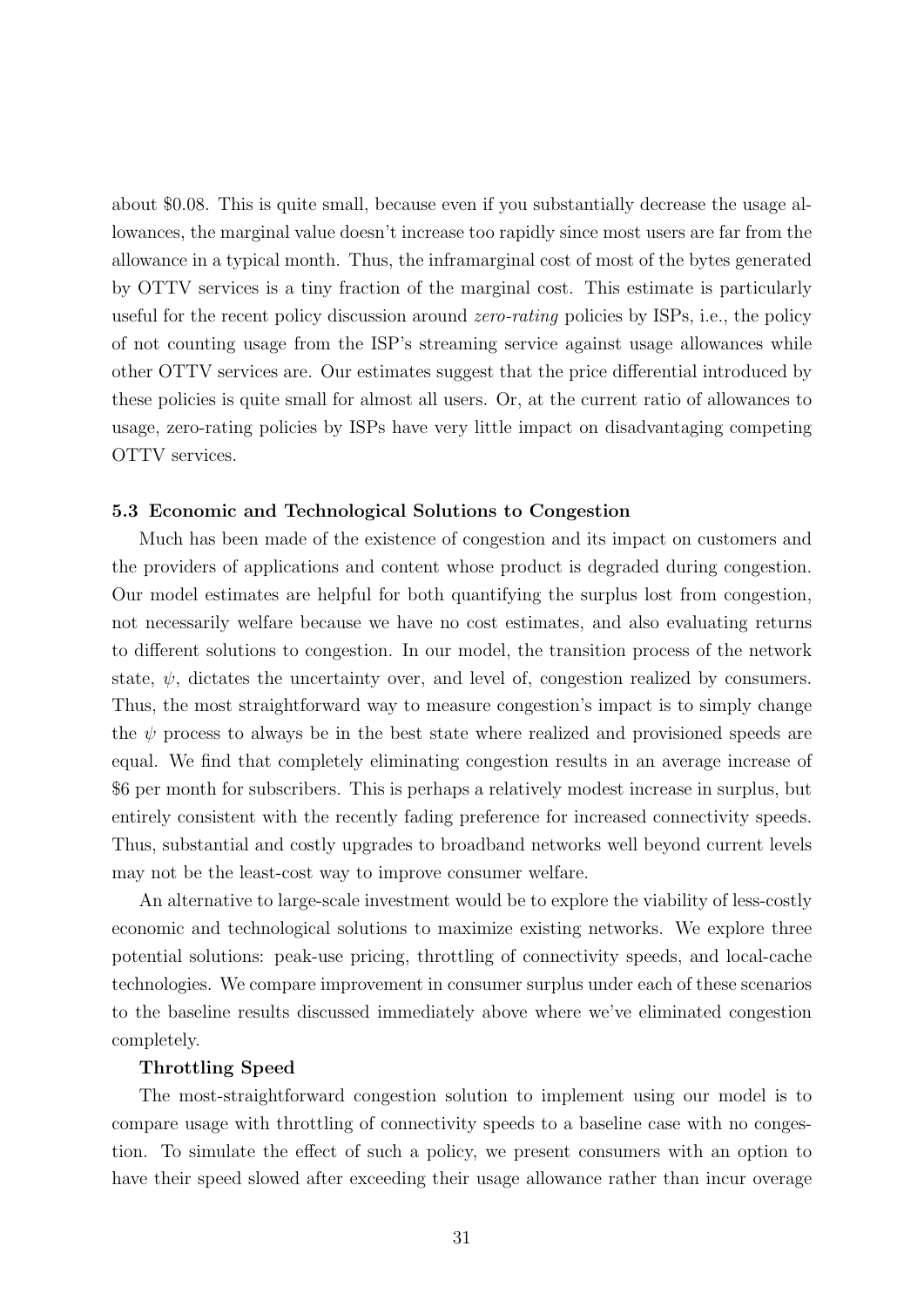|                          | Throttling |               |
|--------------------------|------------|---------------|
| <b>Usage and Surplus</b> | Baseline   | $\gamma$ Mb/s |
| Daily Usage (GB)         | 2.5        | 2.9           |
| Peak Usage (GB)          | 1.8        | 2.0           |
| Off-Peak Usage (GB)      | 0.7        | 0.9           |
| Consumer Surplus $(\$)$  | 70.22      | 78.67         |
| (3)<br>Revenue           | 57.42      | 57.09         |

Table 7: Counterfactual: Throttling

fees. We assume the throttled speed is 7 Mb/s, the upper limit of what is required to stream from most OTTV services in HD. The results are in Table ??. The effect is a bit counterintuitive, as total usage during peak and off-peak hours increases. However, the majority of consumers opt in, and without the possibility of overages, usage is heavier at all hours. There additional usage improves consumer welfare, while there is only a slight decrease in ISP revenue due to the absence of overage charges from those that opted into throttling.

## Peak-Use Pricing

 $\frac{1}{2}$ 

We consider a simple form of peak-use pricing where off-peak usage is not counted against the allowance, while peak usage is counted fully, and the allowance is decreased by a given amount. The results are in Table ??. The first column provides a baseline where congestion is absent from the network, while the second and third columns consider a 30% and 50% reduction in the baseline allowance when only peak usage is counted. Interestingly, and consistent with the results from the analysis of node splits, we find that while peak usage responds to a higher price whether it be in the form of overages or congestion, off-peak usage is largely unchanged. That is, the intra-day elasticity of usage is quite small. Thus, simply raising the price of peak usage is not a particularly attractive alternative, and it simply results in a small transfer from consumers to the ISP. However, the bottom row of Table ?? provides a particularly useful insight into the usefulness of peak-use pricing. As the allowance is decreased, the perceived cost of peak usage for the consumer substantially increases. Even though the low elasticity makes the usage response modest, this provides strong incentive to content providers to make the traffic associated with their applications transferrable to off-peak hours. One way to do that is through introduction of local-caching technologies.

## Local-Cache Technology

OTTV services accounts for a disproportionate share of peak-use traffic. Yet, it is a passive activity for which arrival of the content and actual consumption or viewing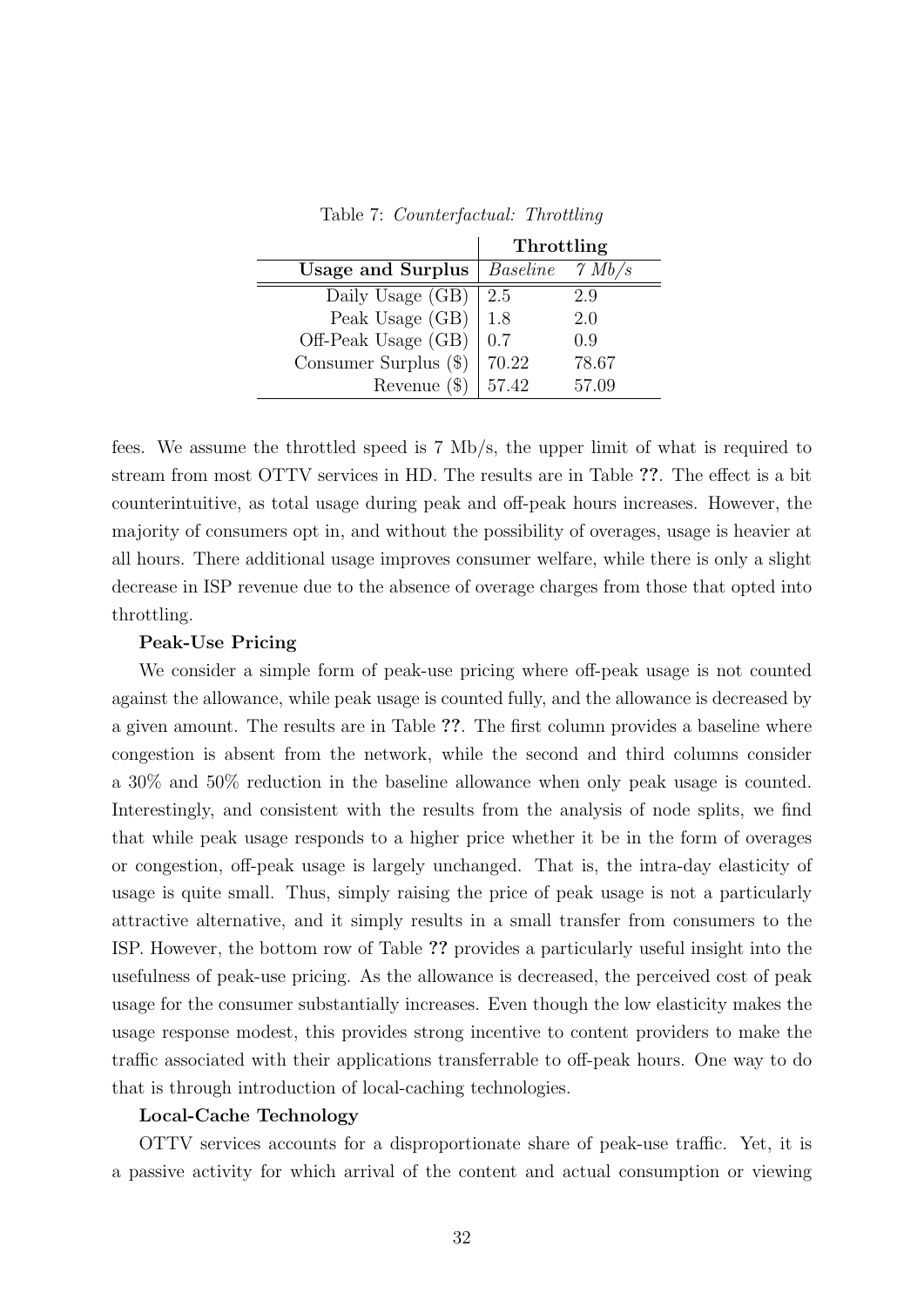|                                                                      | <b>Allowance Reduction</b> |                                      |       |  |  |
|----------------------------------------------------------------------|----------------------------|--------------------------------------|-------|--|--|
| <b>Usage and Surplus</b>                                             |                            | Baseline 30% Reduction 50% Reduction |       |  |  |
| Daily Usage (GB)                                                     | 2.5                        | 2.6                                  | 2.4   |  |  |
| Peak Usage (GB)                                                      | 1.8                        | 1.7                                  | 1.5   |  |  |
| Off-Peak Usage (GB)                                                  | 0.7                        | 0.9                                  | 0.9   |  |  |
| Consumer Surplus $(\$)$                                              | 70.22                      | 72.33                                | 69.01 |  |  |
| Revenue $(\$)$                                                       | 57.42                      | 57.21                                | 58.54 |  |  |
| $\frac{\partial V_1(C_1=0)}{\partial \overline{C}_{h_{k^*}}}$<br>(\$ | 0.09                       | 0.12                                 | 0.45  |  |  |

Table 8: Counterfactual: Peak-Use Pricing

Table 9: Counterfactual: Local-Caching Technology

|                                                               |          | <b>Local-Caching Technology</b> |
|---------------------------------------------------------------|----------|---------------------------------|
| <b>Usage and Surplus</b>   Baseline $\lambda_2$ 50% Reduction |          |                                 |
| Daily Usage $(GB)$                                            | $2.5$ GB | 3.1 GB                          |
| Peak Usage $  1.8$ GB                                         |          | $1.7$ GB                        |
| Off-Peak Usage $\vert$ 0.7 GB                                 |          | 1.4 GB                          |
| Consumer Surplus $(\$)$                                       | 70.22    | 85.44                           |
| Revenue $(\$)$   57.42                                        |          | 58.22                           |

of the content need not coincide temporally, unlike web browsing. This presents an opportunity to potentially shift the timing of the downloads to off-peak hours when the network is under-utilized, while the viewing still occurs during peak hours. One approach to detach the two activities is local caching of content. The ASAP feature on Amazon's Fire streaming device predictively caches content using machine-learning algorithms that exploit past-viewing behaviors. The ASAP feature only loads a small portion of each piece of content to improve quality, faster startup and higher resolution, but the technology can be easily adapted to give the user more control over how much of each piece of content to cache. Envision an application for OTTV services that is analogous to Tivo's functionality for traditional pay TV. Therefore, such solutions can be implemented at very low cost.

Such a technology would be expected to decrease the effort associated with downloading OTTV during off-peak hours (envision a phone app for Netflix that allows the user choose what and when to cache), but not change the utility from consuming it since that can still be done during peak hours. In our model, this is similar to decreasing the mean of the shock to the cost of off-peak usage  $\lambda_2$ . In Table ??, we provide estimates of the effect, relative to the baseline with no congestion, if local-cache technologies were to reduce the cost of off-peak usage by 50% for all consumer types. This of course may substantially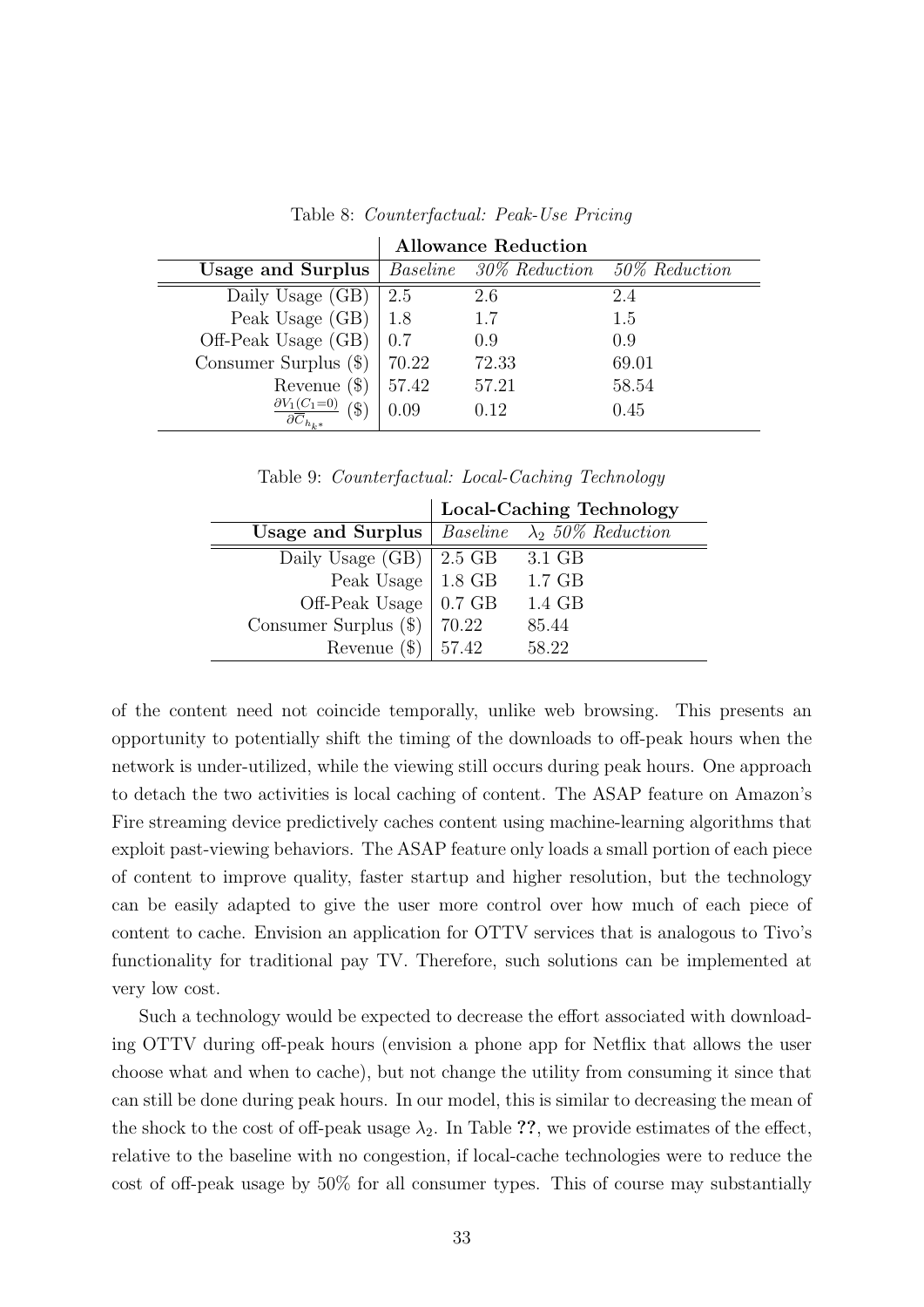understate its effect, as the heaviest of users consume substantially more OTTV services and would benefit substantially from such technologies. Despite this potential downward bias, we find that consumers benefit substantially from such technology, but only increase peak-use slightly, a cost the ISP could surely recapture through re-optimization of prices.

## 6 Conclusion

We estimate demand for residential broadband using a 10-month panel of hourly subscriber usage and network conditions. The key feature of our model is the incorporation of network congestion and allowing it to affect a subscriber's daily consumption decision.<sup>[13](#page-33-2)</sup> There are three sources of variation we exploit in our data. First, we use (shadow) price variation that results from the structure of usage-based pricing's three-part tariff. Second, we use cross-sectional variation in packet loss, our measure of network congestion, across subscribers. Third, our ISP invested in the core network several times throughout 2015, creating times series variation in the overall quality of the network.

Our demand estimates are used to measure the value to subscribers from eliminating network congestion. We find the improved network conditions encourage some subscribers to downgrade, but any loss in revenue is entirely offset by an increase in consumer surplus. Subscribers' realized speeds increased by roughly 18% with each additional Mbps of speed being valued at roughly \$2.87.

There are several extensions to the basic model in this paper that can be explored in future versions. First, we could allow consumers to switch plans. In our sample, around 12% of subscribers make a plan change by either moving to a more expensive or cheaper plan; these subscribers are omitted from our original estimation. Under a usage-based pricing regime, we expect some consumers may upgrade to a plan with a larger usage allowance to account for their growing demand, while others may downgrade to better align their usage with a lower allowance or due to cost concerns.

## References

- <span id="page-33-1"></span>Dutz, Mark, Jonathan Orszag and Robert Willig (2009). "The Substantial Consumber Benefits of Broadband Connectivity for US Households." Internet Intervention Alliance Working Paper.
- <span id="page-33-0"></span>Edell, Richard and Pravin Varaiya (2002). Providing Internet Access: What We Learn from INDEX, volume Broadband: Should We Regulate High-Speed Internet Access? Brookings Institution.

<span id="page-33-2"></span> $13$ This differs from previous research such as [Nevo et al.](#page-34-0) [\(2016\)](#page-34-0).